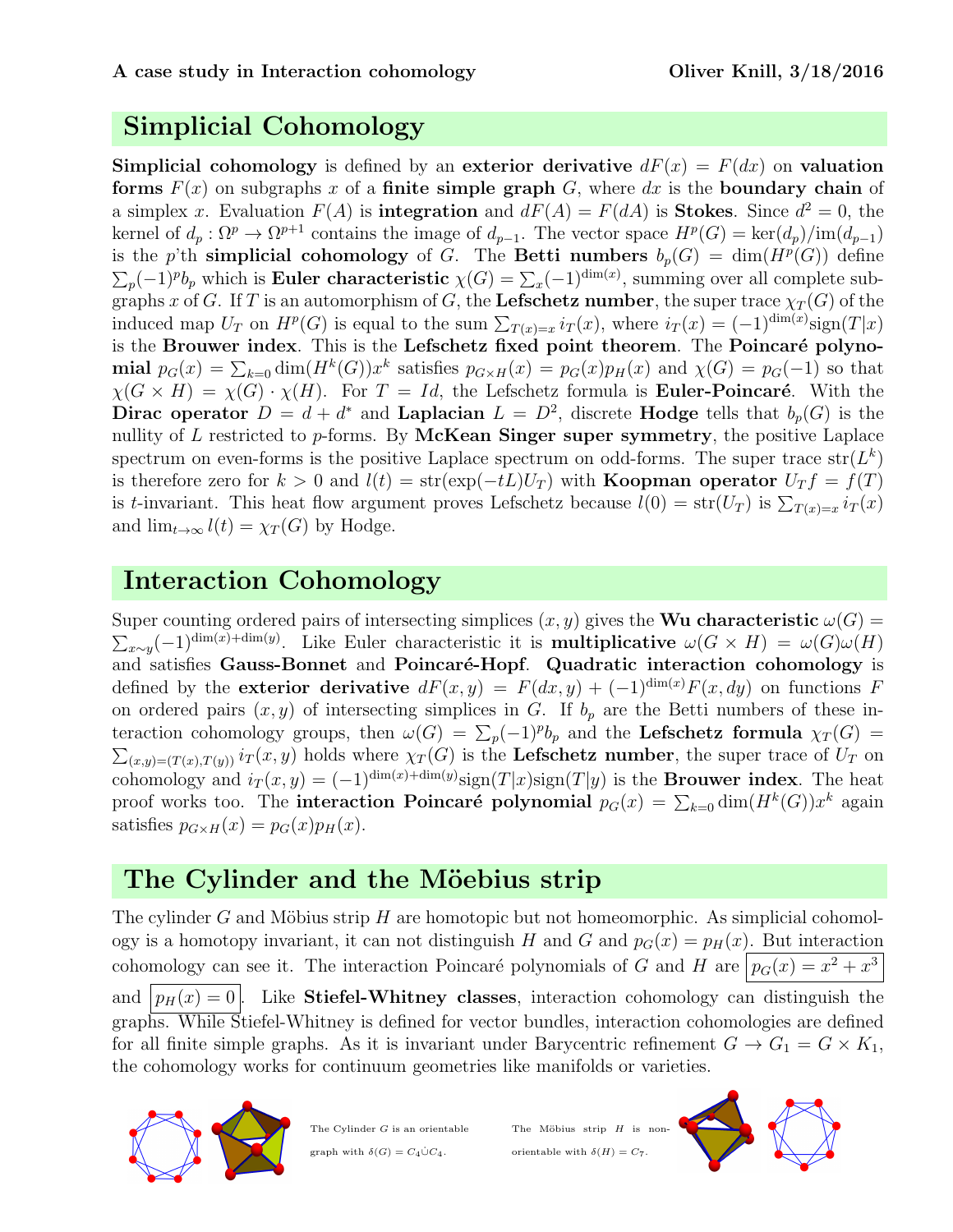## Classical Calculus

Calculus on graphs either deals with valuations or form valuations. Of particular interest are invariant linear valuations, maps  $X$  on non-oriented subgraphs  $A$  of  $G$  satisfying the valuation property  $X(A \cup B) + X(A \cap B) = X(A) + X(B)$  and  $X(\emptyset) = 0$  and  $X(A) = X(B)$  if A and B are isomorphic subgraphs. We don't assume invariance in general. By **discrete Had**wiger, the vector space of invariant linear valuations has dimension  $d + 1$ , where  $d + 1$  is the clique number, the cardinality of the vertex set a complete subgraph of  $G$  can have. Linear invariant valuations are of the form  $\sum_{k=0}^{d} X_k v_k(G)$ , where  $v(G) = (v_0, v_1, \ldots, v_d)$  is the f-vector of G. Examples of invariant valuations are  $\chi(G)$  or  $v_k(G)$  giving the number of k-simplices in G. An example of a non-invariant valuation is  $deg_a(A)$  giving the number of edges in A hitting a vertex a. To define form valuations which implements a discrete "integration of differential forms", one has to orient first simplices in G. No compatibility is required so that any graph admits a choice of orientation. The later is irrelevant for interesting quantities like cohomology. A form valuation X is a function on oriented subgraphs of G such that the valuation property holds and  $X(A) = -X(A)$  if A is the graph A in which all orientations are reversed. Form valuations in particular change sign if a simplex changes orientation and when supported on  $p$ -simplices play the role of p-forms. The defining identity  $dF(A) = F(dA)$  is already Stokes theorem. If A is a discrete p surface made up of  $(p+1)$ -simplices with cancelling orientation so that dA is a p-graph, then this discretizes the continuum Stokes theorem but the result holds for all subgraphs of any graph if one extends F to **chains** over G. For example, if  $f_G = abc + ab + bc + ca + a + b + c$  is the algebraic description of a triangle then  $f_{dG} = bc - ac + ab + b - a + c - b + a - c = ab + bc - ac$  is only a chain. With the orientation  $f_G = abc + ba + bc + ca + a + b + c$  we would have got additionally the terms  $2a - 2b$ . The vector space  $\Omega^p(G)$  of all form valuations on G has dimension  $v_p(G)$  as we just have to give a value to each  $p$ -simplex to define  $F$ .

We use a cylinder G, with f-vector  $(8, 16, 8)$  which super sums to the Euler characteristic  $\chi(G) = 0$ . An orientation on facets is fixed by giving graph algebraically like with  $f<sub>G</sub> = a + b + ab + c +$  $bc+d+ad+cd+e+ae+be+abe+f+bf+cf+bcf+ef+bef+g+cg+dg+cdg+fg+$  $cfg + h + ah + dh + adh + eh + aeh + gh + dgh$ . The automorphism group  $A = D_8$  of  $\tilde{G}$  has 16 elements. The Lefschetz numbers of the transformations are  $(0, 2, 2, 0, 2, 0, 0, 2, 0, 2, 2, 0, 2, 0, 0, 2)$ . The average Lefschetz number is  $\chi(G/A) = 1$ . The gradient  $d_0$  and curl  $d_1$  are

| $d_0 =$ | -<br>$\overline{\phantom{a}}$<br>- 1<br>$\theta$<br>$\theta$<br>$\theta$<br>$\mathbf{0}$<br>$\overline{0}$<br>0<br>$\mathbf{0}$<br>$\theta$<br>$\theta$<br>$\bf{0}$<br>$\theta$ | $-1$<br>$-1$<br>$^{-1}$<br>$\theta$<br>$\Omega$<br>$\overline{0}$<br>$\Omega$<br>$\overline{0}$<br>$\overline{0}$<br>$\theta$<br>$\theta$ | $\Omega$<br>$\Omega$<br>$\Omega$<br>$\theta$<br>$\theta$<br>$-1$<br>$-1$<br>$^{-1}$<br>$\mathbf{0}$<br>$\overline{0}$<br>$\mathbf{0}$<br>$\overline{0}$ | 0<br>$\theta$<br>$\Omega$<br>$\theta$<br>$\theta$<br>n,<br>$\theta$<br>$^{-1}$<br>$-1$<br>$\theta$<br>$\theta$<br>$\theta$ | $\Omega$<br>$\mathbf{0}$<br>$\theta$<br>$\mathbf{0}$<br>$\mathbf{0}$<br>$\mathbf{0}$<br>$\mathbf{0}$<br>$-$<br>$^{-1}$<br>$\theta$ | 0<br>$\theta$<br>$\theta$<br>$\overline{0}$<br>$\mathbf{0}$<br>$\overline{0}$<br>$\overline{0}$<br>$\theta$<br>$\theta$<br>$\theta$<br>$\theta$<br>$-1$ | 0<br>0<br>$\theta$<br>$\overline{0}$<br>$\theta$<br>$\theta$<br>$\overline{0}$<br>0<br>0<br>$\Omega$<br>$\Omega$ | 0<br>$\theta$<br>$\Omega$<br>$\Omega$<br>$\Omega$ | $, d_1 =$ | $\overline{\phantom{a}}$<br>$\mathbf{0}$<br>$\mathbf{0}$<br>$\mathbf{0}$<br>$\overline{0}$<br>$\mathbf{0}$<br>$\overline{0}$<br>$\overline{0}$ | $-1$<br>$\theta$<br>$\theta$<br>$\Omega$<br>$\overline{0}$<br>$\overline{0}$<br>$\overline{0}$ | $-1$<br>$\Omega$<br>$\Omega$<br>$\overline{0}$<br>$\overline{0}$<br>$\overline{0}$ | $\theta$<br>$\theta$<br>$\overline{0}$ | $\theta$<br>$\theta$<br>$\Omega$<br>$-1$<br>$\Omega$<br>$\theta$<br>$\mathbf{0}$<br>$\overline{0}$ | -<br>$\theta$<br>$\Omega$<br>$\Omega$<br>-<br>$\mathbf{0}$<br>$\theta$<br>$\Omega$ | $\overline{0}$<br>$\overline{0}$<br>$\overline{0}$<br>$\overline{0}$ | $\Omega$<br>$\theta$<br>$\mathbf{0}$<br>$\mathbf{0}$<br>0<br>$-$<br>$\mathbf{0}$<br>$\overline{0}$ | $^{\circ}$<br>$\theta$<br>$\theta$<br>$-1$<br>$\Omega$<br>$\Omega$<br>$-1$<br>$\overline{0}$ | 0<br>$\mathbf{0}$<br>$\mathbf{0}$<br>$\mathbf{0}$<br>$\mathbf{0}$<br>$\overline{0}$ | $\theta$<br>$\theta$<br>$\theta$<br>$\overline{0}$<br>- 1<br>$\theta$<br>$-1$ | $\theta$<br>$-1$<br>$\overline{0}$<br>$\overline{0}$<br>$\theta$<br>$\theta$<br>$\mathbf{0}$ | $\Omega$<br>$\theta$<br>$\theta$<br>$\theta$<br>$-1$<br>$\theta$<br>$\mathbf{0}$<br>$\mathbf{0}$ | $\theta$<br>$\theta$<br>$^{-1}$<br>$\overline{0}$<br>$\Omega$<br>$\theta$<br>$\overline{0}$<br>$\overline{0}$ | $\overline{0}$<br>$\theta$<br>$\overline{0}$<br>$\Omega$<br>$\mathbf{0}$<br>$-1$<br>$\overline{0}$ | $\Omega$<br>$\theta$<br>$\mathbf{0}$<br>$\Omega$<br>$\mathbf{0}$<br>$\Omega$<br>$\overline{\phantom{a}}$ |  |
|---------|---------------------------------------------------------------------------------------------------------------------------------------------------------------------------------|-------------------------------------------------------------------------------------------------------------------------------------------|---------------------------------------------------------------------------------------------------------------------------------------------------------|----------------------------------------------------------------------------------------------------------------------------|------------------------------------------------------------------------------------------------------------------------------------|---------------------------------------------------------------------------------------------------------------------------------------------------------|------------------------------------------------------------------------------------------------------------------|---------------------------------------------------|-----------|------------------------------------------------------------------------------------------------------------------------------------------------|------------------------------------------------------------------------------------------------|------------------------------------------------------------------------------------|----------------------------------------|----------------------------------------------------------------------------------------------------|------------------------------------------------------------------------------------|----------------------------------------------------------------------|----------------------------------------------------------------------------------------------------|----------------------------------------------------------------------------------------------|-------------------------------------------------------------------------------------|-------------------------------------------------------------------------------|----------------------------------------------------------------------------------------------|--------------------------------------------------------------------------------------------------|---------------------------------------------------------------------------------------------------------------|----------------------------------------------------------------------------------------------------|----------------------------------------------------------------------------------------------------------|--|
|         |                                                                                                                                                                                 |                                                                                                                                           | $\mathbf{0}$<br>$\theta$                                                                                                                                | $\theta$                                                                                                                   | $\mathbf{0}$                                                                                                                       | $\theta$                                                                                                                                                | -                                                                                                                |                                                   |           |                                                                                                                                                |                                                                                                |                                                                                    |                                        |                                                                                                    |                                                                                    |                                                                      |                                                                                                    |                                                                                              |                                                                                     |                                                                               |                                                                                              |                                                                                                  |                                                                                                               |                                                                                                    |                                                                                                          |  |

.

The Laplacian  $L = (d + d^*)^2$  has blocks  $L_0 = d_0^* d_0$ , which is the Kirchhoff matrix. The form Laplacian  $L_1 = d_0 d_0^* + d_1^* d_1$  is a matrix on 1-forms. Together with the form Laplacian  $L_2 = d_1 d_1^*$ ,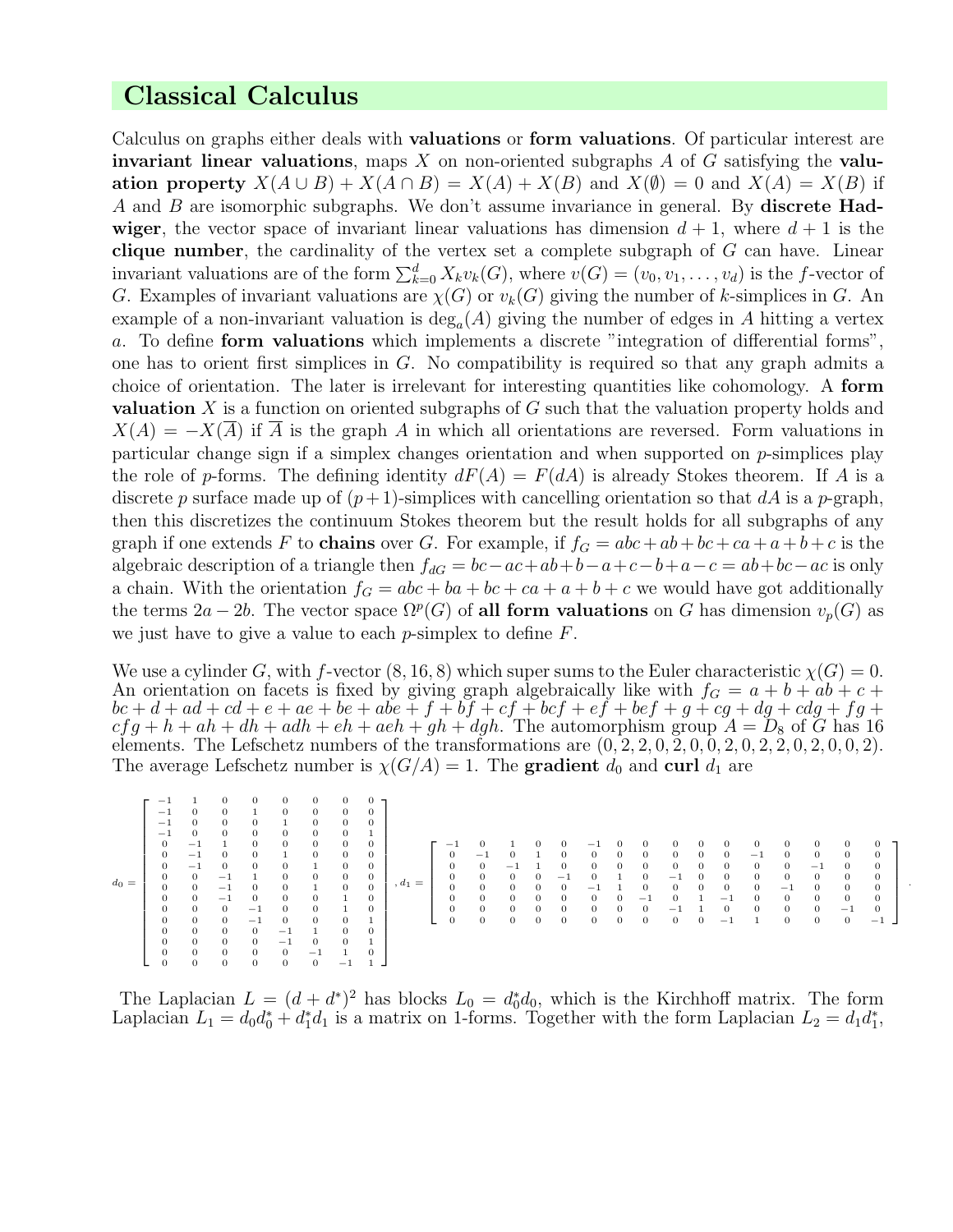#### the matrix L is

| $\overline{0}$ | $-1$           | $\overline{4}$ | $-1$         | $\Omega$     |                | $-1$ $-1$      | $\Omega$       | $^{\circ}$   | 0        | 0            | 0              | $\Omega$       | $\Omega$       | $^{\circ}$   | 0        | $\Omega$       | $\Omega$       | 0              | 0            | 0              | 0        | 0        | 0            | $\Omega$ | $^{\circ}$ | 0              | $\Omega$       | $0\quad 0\quad 0$ |    | $\Omega$ |  |
|----------------|----------------|----------------|--------------|--------------|----------------|----------------|----------------|--------------|----------|--------------|----------------|----------------|----------------|--------------|----------|----------------|----------------|----------------|--------------|----------------|----------|----------|--------------|----------|------------|----------------|----------------|-------------------|----|----------|--|
| $-1$           | $\overline{0}$ | $^{-1}$        | 4            | $\mathbf{0}$ | $\overline{0}$ | $-1$ $-1$      |                | 0            | 0        | 0            | $\Omega$       | $\theta$       | $\theta$       | 0            | 0        | 0              | $\theta$       | $\theta$       | $\mathbf{0}$ | $\mathbf{0}$   | $\Omega$ | 0        | 0            | 0        | 0          | $\mathbf{0}$   |                | $0\; 0\; 0\; 0$   |    | $\Omega$ |  |
| $-1$           | $-1$           | $\Omega$       | $\Omega$     | 4            | $^{-1}$        | $\theta$       | $^{-1}$        | $\Omega$     | 0        | 0            | $\Omega$       | $\Omega$       | $\Omega$       | 0            | $\Omega$ | $\theta$       | $\Omega$       | $\Omega$       | $\Omega$     | $\Omega$       | $\theta$ | 0        | $\Omega$     | $\Omega$ | $\Omega$   | $\Omega$       |                | $0\; 0\; 0\; 0$   |    | $\Omega$ |  |
| $\Omega$       | $-1$           | $-1$           | $\Omega$     | $^{-1}$      | $\overline{4}$ | $-1$           | $\Omega$       | $\Omega$     | 0        | 0            | $\Omega$       | $\Omega$       | $\Omega$       | 0            | $\theta$ | $\Omega$       | $\Omega$       | $\Omega$       | 0            | 0              | 0        | 0        | 0            | $\Omega$ | 0          | $\Omega$       |                | $0\; 0\; 0\; 0$   |    | $\Omega$ |  |
| $\Omega$       | $\Omega$       | $-1$           | $-1$         | $\Omega$     | $^{-1}$        | $\overline{4}$ | $-1$           | $\Omega$     | 0        | 0            | $\theta$       | $\Omega$       | $\Omega$       | 0            | $\theta$ | 0              | $\Omega$       | $\Omega$       | $\Omega$     | 0              | $\theta$ | 0        | 0            | $\Omega$ | $\Omega$   | $\Omega$       |                | $0\; 0\; 0\; 0$   |    | $\Omega$ |  |
| $-1$           | $\Omega$       | $\theta$       | $^{-1}$      | $-1$         | $\Omega$       | $-1$           | $\overline{4}$ | $\mathbf{0}$ | 0        | $\Omega$     | $\mathbf{0}$   | $\theta$       | $\Omega$       | $\Omega$     | $\theta$ | $\Omega$       | $\Omega$       | $\Omega$       | $\Omega$     | 0              | $\theta$ | 0        | $\Omega$     | $\Omega$ | 0          | $\Omega$       |                | $0\; 0\; 0\; 0$   |    | $\Omega$ |  |
| $\mathbf{0}$   | $\mathbf{0}$   | $\theta$       | $\Omega$     | $\mathbf{0}$ | $\mathbf{0}$   | $\theta$       | $\theta$       | 3            | 1        | 0            | 1              | $^{-1}$        | $\theta$       | $^{-1}$      | $\theta$ | $\theta$       | $\theta$       | $\Omega$       | $\Omega$     | $\mathbf{0}$   | $\theta$ | 0        | $\mathbf{0}$ | $\theta$ | $\theta$   | $\mathbf{0}$   |                | $0\; 0\; 0\; 0$   |    | $\Omega$ |  |
| 0              | 0              | $\theta$       | 0            | $\Omega$     | 0              | $\Omega$       | $\Omega$       | 1            | з        | 1.           | $\Omega$       | $\Omega$       | $\Omega$       | $\Omega$     | 1        | $\theta$       | $\Omega$       | -1             | $\Omega$     | 0              | $\Omega$ | 0        | 0            | $\Omega$ | 0          | $\Omega$       |                | $0\; 0\; 0\; 0$   |    | $\Omega$ |  |
| 0              | $\mathbf{0}$   | $\theta$       | 0            | $\mathbf{0}$ | 0              | $\theta$       | $\theta$       | $\mathbf{0}$ | 1        | 4            | $\Omega$       | $\theta$       | $\Omega$       | $\Omega$     | $\theta$ | $\theta$       | $\Omega$       | $\Omega$       | $\Omega$     | $-1$           | $\theta$ | 0        | 0            | $\theta$ | $\Omega$   | $\Omega$       |                | $0\; 0\; 0\; 0$   |    | $\Omega$ |  |
| 0              | $\Omega$       | $\theta$       | 0            | $\mathbf{0}$ | 0              | $\theta$       | $\Omega$       | 1            | 0        | $\mathbf{0}$ | $\overline{4}$ | $\Omega$       | $\theta$       | $\mathbf{0}$ | $\theta$ | $\overline{0}$ | $\theta$       | $\Omega$       | $\Omega$     | $\mathbf{0}$   | $\theta$ | 0        | 1            | $\theta$ | $\Omega$   | $\mathbf{0}$   |                | $0\; 0\; 0\; 0$   |    | $\Omega$ |  |
| $\mathbf{0}$   | $\Omega$       | $\theta$       | $\mathbf{0}$ | $\mathbf{0}$ | $\Omega$       | $\mathbf{0}$   | $\Omega$       | $^{-1}$      | $\Omega$ | $\Omega$     | $\theta$       | 3              | $\mathbf{1}$   | $\Omega$     | $^{-1}$  | $\Omega$       | $-1$           | $\Omega$       | $\Omega$     | $\mathbf{0}$   | $\theta$ | $\Omega$ | $\Omega$     | $\theta$ | $\Omega$   | $\Omega$       | $\overline{0}$ | $0\quad 0\quad 0$ |    | $\Omega$ |  |
| 0              | $\Omega$       | $\theta$       | 0            | $\mathbf{0}$ | 0              | $\Omega$       | $\Omega$       | $\mathbf{0}$ | $\Omega$ | 0            | $\Omega$       | 1              | $\overline{4}$ | 0            | $\theta$ | $\overline{0}$ | $\Omega$       | 0              | 0            | 0              | $^{-1}$  | $\Omega$ | 0            | $\Omega$ | $\Omega$   | $\Omega$       |                | $0\; 0\; 0\; 0$   |    | $\Omega$ |  |
| 0              | 0              | $\theta$       | 0            | 0            | 0              | 0              | $\Omega$       | $-1$         | $\Omega$ | 0            | $\Omega$       | $\Omega$       | $\Omega$       | 4            | 0        | $\theta$       | $\Omega$       | $\Omega$       | 0            | 0              | $\Omega$ | - 1      | $\Omega$     | $\Omega$ | $\Omega$   | $\Omega$       | $\Omega$       | $0\quad 0\quad 0$ |    | $\Omega$ |  |
| $\mathbf{0}$   | $\Omega$       | $\theta$       | $\Omega$     | $\mathbf{0}$ | 0              | $\Omega$       | $\Omega$       | $\Omega$     | 1        | $\Omega$     | $\Omega$       | $^{-1}$        | $\Omega$       | 0            | 3        | 1              | $\theta$       | $\Omega$       | $-1$         | $\Omega$       | $\Omega$ | $\theta$ | 0            | $\Omega$ | $\Omega$   | $\Omega$       |                | $0\; 0\; 0\; 0$   |    | $\Omega$ |  |
| 0              | 0              | $\mathbf{0}$   | 0            | 0            | 0              | $\mathbf{0}$   | $\Omega$       | 0            | $\Omega$ | 0            | $\theta$       | $\overline{0}$ | $\Omega$       | 0            | 1        | 4              | $\theta$       | $\Omega$       | $\mathbf{0}$ | 1              | 0        | 0        | 0            | $\Omega$ | $\Omega$   | $\Omega$       | $\overline{0}$ | $0\quad 0\quad 0$ |    | $\Omega$ |  |
| 0              | $\Omega$       | $\theta$       | 0            | $\mathbf{0}$ | 0              | $\Omega$       | $\Omega$       | $\Omega$     | 0        | $\Omega$     | $\Omega$       | $-1$           | $\Omega$       | 0            | $\Omega$ | $\Omega$       | $\overline{4}$ | $\Omega$       | $\Omega$     | 0              | $\Omega$ | 0        | $-1$         | $\Omega$ | $\Omega$   | $\Omega$       |                | $0\; 0\; 0\; 0$   |    | $\Omega$ |  |
| $\mathbf{0}$   | $\Omega$       | $\theta$       | $\mathbf{0}$ | $\mathbf{0}$ | 0              | $\Omega$       | $\Omega$       | $\mathbf{0}$ | $-1$     | $\Omega$     | $\theta$       | $\theta$       | $\Omega$       | 0            | $\theta$ | $\theta$       | $\Omega$       | $\overline{4}$ | $\Omega$     | $\mathbf{0}$   | $\Omega$ | 1.       | $\Omega$     | $\Omega$ | $\Omega$   | $\Omega$       |                | $0\; 0\; 0\; 0$   |    | $\Omega$ |  |
| $\Omega$       | $\Omega$       | $\theta$       | 0            | $\mathbf{0}$ | 0              | $\Omega$       | $\Omega$       | $\Omega$     | $\Omega$ | $\Omega$     | $\Omega$       | $\Omega$       | $\Omega$       | 0            | $-1$     | $\Omega$       | $\Omega$       | $\Omega$       | 4            | $\Omega$       | 1.       | 0        | 0            | $\Omega$ | $\Omega$   | $\Omega$       | $\Omega$       | $0\quad 0\quad 0$ |    | $\Omega$ |  |
| $\mathbf{0}$   | $\Omega$       | $\theta$       | $\Omega$     | $\mathbf{0}$ | 0              | $\Omega$       | $\Omega$       | $\Omega$     | 0        | $^{-1}$      | $\Omega$       | $\theta$       | $\Omega$       | $\Omega$     | $\theta$ | 1              | $\Omega$       | $\Omega$       | $\Omega$     | 3              | 1        | $^{-1}$  | $\Omega$     | $\Omega$ | $\Omega$   | $\Omega$       |                | $0\; 0\; 0\; 0$   |    | $\Omega$ |  |
| $\mathbf{0}$   | $\Omega$       | $\theta$       | $\Omega$     | $\mathbf{0}$ | 0              | $\theta$       | $\Omega$       | $\Omega$     | 0        | $\Omega$     | $\Omega$       | $\theta$       | $^{-1}$        | $\mathbf{0}$ | $\theta$ | $\theta$       | $\Omega$       | $\Omega$       | 1            | 1              | 3        | $\theta$ | 1            | $\Omega$ | $\Omega$   | $\Omega$       |                | $0\; 0\; 0\; 0$   |    | $\Omega$ |  |
| 0              | 0              | $\theta$       | 0            | $\mathbf{0}$ | 0              | $\Omega$       | $\Omega$       | 0            | 0        | 0            | $\Omega$       | $\Omega$       | $\Omega$       | $-1$         | $\theta$ | $\theta$       | $\Omega$       | 1              | 0            | $-1$           | $\theta$ | 3        | $-1$         | $\Omega$ | 0          | $\Omega$       |                | $0\; 0\; 0\; 0$   |    | $\Omega$ |  |
| $\mathbf{0}$   | $\Omega$       | $\theta$       | $\mathbf{0}$ | $\mathbf{0}$ | $\Omega$       | $\theta$       | $\theta$       | $\mathbf{0}$ | 0        | 0            | 1              | $\theta$       | $\Omega$       | $\Omega$     | $\theta$ | $\theta$       | $-1$           | $\Omega$       | $\Omega$     | $\mathbf{0}$   | 1        | $-1$     | 3            | $\theta$ | $\Omega$   | $\theta$       |                | $0\; 0\; 0\; 0$   |    | $\Omega$ |  |
| 0              | 0              | $\theta$       | 0            | 0            | 0              | $\theta$       | 0              | 0            | $\Omega$ | 0            | $\theta$       | $\theta$       | $\Omega$       | $\mathbf{0}$ | $\theta$ | $\theta$       | $\theta$       | $\Omega$       | 0            | 0              | $\theta$ | $\theta$ | $\mathbf{0}$ | 3        | $\theta$   | $^{-1}$        |                | 0100              |    | $\Omega$ |  |
| 0              | 0              | $\theta$       | 0            | $\mathbf{0}$ | 0              | $\theta$       | $\Omega$       | $\mathbf{0}$ | 0        | 0            | $\Omega$       | $\theta$       | $\Omega$       | 0            | $\Omega$ | $\theta$       | $\Omega$       | $\Omega$       | $\Omega$     | $\mathbf{0}$   | $\Omega$ | 0        | 0            | $\theta$ | 3          | $\mathbf{1}$   |                | $0\;0\;0\;0$      |    | $-1$     |  |
| 0              | $\Omega$       | $\theta$       | 0            | $\mathbf{0}$ | 0              | $\Omega$       | $\Omega$       | $\mathbf{0}$ | 0        | $\Omega$     | $\theta$       | 0              | $\Omega$       | 0            | $\Omega$ | $\mathbf{0}$   | $\theta$       | $\Omega$       | 0            | 0              | 0        | 0        | $\Omega$     | $-1$     | 1          | 3              |                | $0\; 0\; 0\; 0$   |    | $\Omega$ |  |
| 0              | $\Omega$       | $\theta$       | 0            | $\mathbf{0}$ | 0              | $\theta$       | $\Omega$       | $\mathbf{0}$ | 0        | 0            | $\Omega$       | $\Omega$       | $\Omega$       | 0            | $\Omega$ | $\Omega$       | $\Omega$       | $\Omega$       | 0            | $\mathbf{0}$   | $\theta$ | 0        | 0            | $\Omega$ | $\Omega$   | $\Omega$       |                | 3 1 0 1           |    | $\Omega$ |  |
| $\mathbf{0}$   | $\Omega$       | $\theta$       | $\Omega$     | $\mathbf{0}$ | 0              | $\Omega$       | $\Omega$       | $\Omega$     | 0        | $\Omega$     | $\theta$       | $\Omega$       | $\Omega$       | $\Omega$     | $\Omega$ | $\theta$       | $\Omega$       | $\Omega$       | $\Omega$     | $\Omega$       | $\Omega$ | 0        | 0            | 1        | $\Omega$   | $\theta$       |                | 1 3 0 0           |    | $\Omega$ |  |
| 0              | $\mathbf{0}$   | $\mathbf{0}$   | $\mathbf{0}$ | $\mathbf{0}$ | $\mathbf{0}$   | $\overline{0}$ | $\theta$       | $\mathbf{0}$ | 0        | $\mathbf{0}$ | $\theta$       | $\theta$       | $\theta$       | $\mathbf{0}$ | $\theta$ | $\theta$       | $\theta$       | $\Omega$       | $\mathbf{0}$ | $\mathbf{0}$   | $\theta$ | 0        | $\mathbf{0}$ | $\theta$ | $\theta$   | $\theta$       | $\overline{0}$ | 0 3               | -1 | -1       |  |
| 0              | 0              | $\theta$       | 0            | $\Omega$     | 0              | $\Omega$       | $\Omega$       | $\Omega$     | 0        | 0            | $\Omega$       | $\Omega$       | $\Omega$       | 0            | 0        | $\Omega$       | $\Omega$       | 0              | 0            | $\Omega$       | $\Omega$ | 0        | 0            | $\Omega$ | $\Omega$   | $\theta$       | $\mathbf{1}$   | $0\quad 1\quad 3$ |    | $\Omega$ |  |
| $\mathbf{0}$   | $\Omega$       | $\theta$       | $\Omega$     | $\mathbf{0}$ | $\Omega$       | $\overline{0}$ | $\Omega$       | $\Omega$     | $\Omega$ | $\Omega$     | $\Omega$       | $\Omega$       | $\Omega$       | $\Omega$     | $\theta$ | $\theta$       | $\theta$       | $\Omega$       | $\Omega$     | $\overline{0}$ | $\theta$ | $\Omega$ | $\Omega$     | $\Omega$ | $-1$       | $\overline{0}$ |                | $0 \t0 \t1 \t0$   |    | 3        |  |

.

For the Möbius strip H with f-vector  $(7, 14, 7)$  we could make an edge refinement to get a graph H with f-vector  $(8, 16, 8)$  which after an edge collapse goes back to H. The graphs H and H are topologically equivalent in the discrete topological sense (there is a covering for both graphs for which the nerve graphs are identical and such that the elements as well as their intersections are all two dimensional.) Both simplicial as well as quadratic intersection cohomology are the same for H and H. The graph H has the automorphism group  $D_7$  but H only  $Z_2$ . The Lefschetz numbers of H are  $(0, 2, 2, 0, 2, 0, 2, 0, 2, 0, 2, 0, 2)$ . The Lefschetz numbers of H are  $(0, 2)$ . The automorphism  $T = (1, 8, 7, 6, 5, 4, 3, 2)$  which generates the automorphism group of H has the Lefschetz number 2. There are 4 fixed points, they are the fixed vertices 1, 5 and the fixed edges  $(1, 5)$  and  $(7, 3)$ . All Brouwer indices are 1 except for  $(1, 5)$  which has index  $-1$ . (It is not flipped by the transformation and has dimension 1). We continue to work with the graph  $H$  which has the algebraic description  $f_H = a + b + ab + c + bc + d + ad + cd + e + ae + be + ab + de + ade +$  $f + bf + cf + bcf + ef + bef + g + ag + cg + dg + adg + cdg + fg + cfg.$ 

Here are the gradient and curl of  $H$ :

d0 = −1 0 0 0 1 0 0 −1 0 0 0 0 0 1 −1 1 0 0 0 0 0 −1 0 0 1 0 0 0 0 −1 0 0 0 1 0 0 −1 1 0 0 0 0 0 −1 0 0 1 0 0 0 0 1 −1 0 0 0 0 0 0 −1 1 0 0 0 0 0 −1 0 0 1 0 0 −1 0 0 0 1 0 0 −1 0 0 1 0 0 0 0 0 −1 1 0 0 0 0 0 0 −1 1 , d1 = 1 0 −1 0 0 0 −1 0 0 0 0 0 0 0 1 0 0 −1 0 0 0 0 −1 0 0 0 0 0 0 1 0 −1 0 0 0 0 0 −1 0 0 0 0 0 0 0 0 1 −1 0 0 0 0 0 −1 0 0 0 0 0 0 1 0 −1 0 0 0 0 0 −1 0 0 0 0 0 0 0 0 −1 0 1 −1 0 0 0 0 0 0 0 0 0 0 0 0 0 1 −1 0 −1 .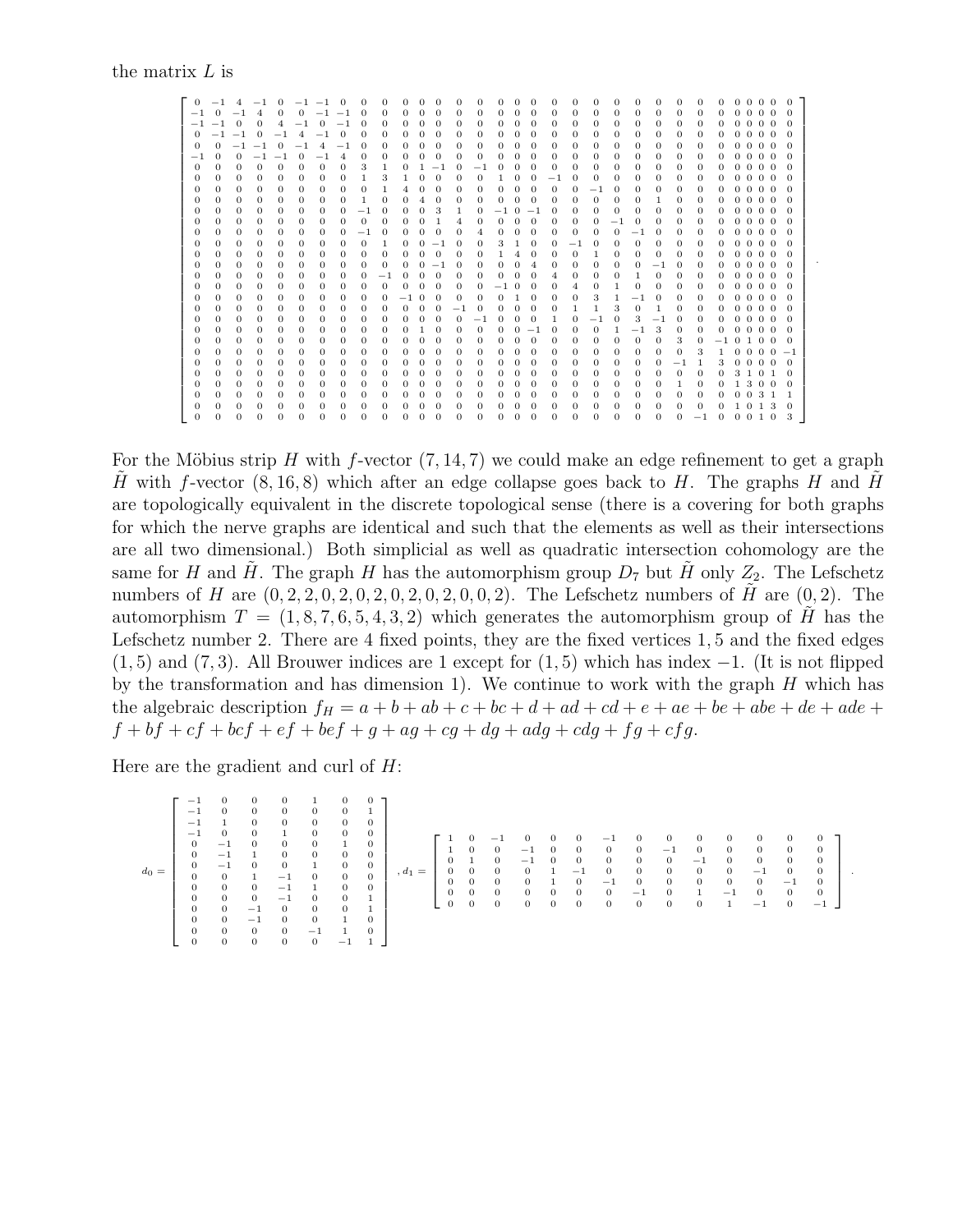#### The Hodge Laplacian of H is the  $28 \times 28$  matrix

| 4                | $-1$           | 0              | - 1            |                |                | $-1$           | O              |                |                | $\Omega$         | $\Omega$       | $\Omega$       |              | 0              |                | $\Omega$       |                | $\Omega$     | $\Omega$       | 0              |          |              |                |                | 0              | $\Omega$       | $\theta$ |
|------------------|----------------|----------------|----------------|----------------|----------------|----------------|----------------|----------------|----------------|------------------|----------------|----------------|--------------|----------------|----------------|----------------|----------------|--------------|----------------|----------------|----------|--------------|----------------|----------------|----------------|----------------|----------|
| $-1$             | $\overline{4}$ | $-1$           | $\Omega$       | $-1$           | $-1$           | $\theta$       | $\mathbf{0}$   | 0              | $\mathbf{0}$   | $\theta$         | $\theta$       | $\mathbf{0}$   | $\mathbf{0}$ | $\mathbf{0}$   | $\theta$       | $\theta$       | $\theta$       | $\mathbf{0}$ | $\mathbf{0}$   | $\theta$       | $\theta$ | $\mathbf{0}$ | $\theta$       | $\mathbf{0}$   | $\mathbf{0}$   | $\theta$       | $\theta$ |
| $\theta$         | $-1$           | $\overline{4}$ | $^{-1}$        | $\theta$       | $-1$           | $-1$           | $\mathbf{0}$   | 0              | $\theta$       | $\theta$         | $\theta$       | $\theta$       | $\mathbf{0}$ | $\mathbf{0}$   | $\theta$       | $\theta$       | $\theta$       | $\mathbf{0}$ | $\mathbf{0}$   | $\theta$       | $\theta$ | $\mathbf{0}$ | $\theta$       | $\theta$       | $\mathbf{0}$   | $\mathbf{0}$   | $\Omega$ |
| $-1$             | $\mathbf{0}$   | $-1$           | $\overline{4}$ | $-1$           | $\theta$       | $-1$           | $\mathbf{0}$   | 0              | $\theta$       | $\theta$         | $\mathbf{0}$   | $\mathbf{0}$   | $\mathbf{0}$ | $\mathbf{0}$   | $\theta$       | $\theta$       | $\Omega$       | $\mathbf{0}$ | $\mathbf{0}$   | $\theta$       | $\Omega$ | $\mathbf{0}$ | $\Omega$       | $\overline{0}$ | $\Omega$       | $\mathbf{0}$   | $\Omega$ |
| $^{-1}$          | $^{-1}$        | $\theta$       | $^{-1}$        | $\overline{4}$ | $^{-1}$        | $\mathbf{0}$   | $\mathbf{0}$   | 0              | $\mathbf{0}$   | $\mathbf{0}$     | $\theta$       | $\mathbf{0}$   | $\mathbf{0}$ | $\mathbf{0}$   | $\mathbf{0}$   | $\mathbf{0}$   | $\theta$       | 0            | $\mathbf{0}$   | $\theta$       | $\theta$ | $\mathbf{0}$ | $\overline{0}$ | $\mathbf{0}$   | $\mathbf{0}$   | $\mathbf{0}$   | $\Omega$ |
| $\theta$         | $^{-1}$        | $^{-1}$        | $\mathbf{0}$   | $^{-1}$        | $\overline{4}$ | $^{-1}$        | $\mathbf{0}$   | 0              | $\theta$       | $\mathbf{0}$     | $\theta$       | $\mathbf{0}$   | $\mathbf{0}$ | 0              | $\mathbf{0}$   | $\mathbf{0}$   | $\mathbf{0}$   | 0            | 0              | $\mathbf{0}$   | $\theta$ | $\mathbf{0}$ | $\overline{0}$ | $\mathbf{0}$   | $\mathbf{0}$   | 0              | 0        |
| $-1$             | $\mathbf{0}$   | $-1$           | $-1$           | $\Omega$       | $-1$           | $\overline{4}$ | $\overline{0}$ | $\mathbf{0}$   | $\theta$       | $\mathbf{0}$     | $\overline{0}$ | $\overline{0}$ | $\mathbf{0}$ | $\mathbf{0}$   | $\theta$       | $\theta$       | $\overline{0}$ | $\mathbf{0}$ | $\mathbf{0}$   | $\mathbf{0}$   | $\Omega$ | $\mathbf{0}$ | $\overline{0}$ | $\mathbf{0}$   | $\mathbf{0}$   | $\mathbf{0}$   | $\Omega$ |
| $\theta$         | $\mathbf{0}$   | $\theta$       | $\overline{0}$ | $\mathbf{0}$   | $\mathbf{0}$   | $\mathbf{0}$   | 4              | 1              | $\theta$       | $\mathbf{0}$     | $\mathbf{0}$   | $\mathbf{0}$   | $\mathbf{0}$ | $\mathbf{0}$   | $\mathbf{0}$   | $\mathbf{0}$   | $\theta$       | $\mathbf{0}$ | $^{-1}$        | $\mathbf{0}$   | $\theta$ | $\mathbf{0}$ | $\overline{0}$ | $\mathbf{0}$   | $\mathbf{0}$   | $\mathbf{0}$   | $\Omega$ |
| 0                | $\mathbf{0}$   | $\mathbf{0}$   | $\mathbf{0}$   | $\mathbf{0}$   | 0              | $\mathbf{0}$   | $\mathbf{1}$   | 3              | $\mathbf{1}$   | $\mathbf{0}$     | $\mathbf{0}$   | $\mathbf{0}$   | $\mathbf{0}$ | $\mathbf{0}$   | $\mathbf{0}$   | $\mathbf{0}$   | 1              | 0            | $\mathbf{0}$   | 1              | $\theta$ | $\mathbf{0}$ | $\mathbf{0}$   | $\mathbf{0}$   | $\mathbf{0}$   | $\mathbf{0}$   | $\theta$ |
| $\boldsymbol{0}$ | $\mathbf{0}$   | $\mathbf{0}$   | $\overline{0}$ | $\mathbf{0}$   | $\mathbf{0}$   | $\mathbf{0}$   | $\overline{0}$ | $\mathbf{1}$   | 3              | $\mathbf{1}$     | $-1$           | $^{-1}$        | $\mathbf{0}$ | $\mathbf{0}$   | $\mathbf{0}$   | $\mathbf{0}$   | $\mathbf{0}$   | 0            | $\mathbf{0}$   | $\mathbf{0}$   | $\theta$ | $\mathbf{0}$ | $\theta$       | $\mathbf{0}$   | $\mathbf{0}$   | $\mathbf{0}$   | $\theta$ |
| $\theta$         | $\mathbf{0}$   | $\mathbf{0}$   | $\mathbf{0}$   | $\mathbf{0}$   | 0              | $\mathbf{0}$   | $\mathbf{0}$   | $\mathbf{0}$   | $\mathbf{1}$   | $\overline{4}$   | $\theta$       | $\mathbf{0}$   | $\theta$     | $^{-1}$        | $\theta$       | $\mathbf{0}$   | $\mathbf{0}$   | 0            | $\mathbf{0}$   | $\theta$       | $\theta$ | $\mathbf{0}$ | $\theta$       | $\mathbf{0}$   | $\mathbf{0}$   | $\mathbf{0}$   | 0        |
|                  | $\mathbf{0}$   | $\theta$       | $\mathbf{0}$   | $\mathbf{0}$   | $\theta$       | $\mathbf{0}$   | $\overline{0}$ | $\mathbf{0}$   | $^{-1}$        | $\theta$         | 4              | $\mathbf{0}$   | $\mathbf{0}$ | $\mathbf{0}$   | $\theta$       | $\theta$       | $\theta$       | $\mathbf{0}$ | $\mathbf{0}$   | $^{-1}$        | $\theta$ | $\mathbf{0}$ | $\overline{0}$ | $\mathbf{0}$   | $\mathbf{0}$   | $\mathbf{0}$   | $\Omega$ |
| $\mathbf{0}$     | $\mathbf{0}$   | $\mathbf{0}$   | $\theta$       | $\mathbf{0}$   | $\mathbf{0}$   | $\mathbf{0}$   | $\mathbf{0}$   | $\mathbf{0}$   | $^{-1}$        | $\mathbf{0}$     | $\theta$       | 3              | 1            | $\mathbf{1}$   | $\theta$       | $\mathbf{0}$   | $^{-1}$        | 0            | $\overline{0}$ | $\overline{0}$ | $\theta$ | $\mathbf{0}$ | $\overline{0}$ | $\mathbf{0}$   | $\mathbf{0}$   | $\mathbf{0}$   | 0        |
| 0                | $\mathbf{0}$   | $\mathbf{0}$   | $\mathbf{0}$   | $\mathbf{0}$   | 0              | $\mathbf{0}$   | $\mathbf{0}$   | $\mathbf{0}$   | $\mathbf{0}$   | $\mathbf{0}$     | $\mathbf{0}$   | $\mathbf{1}$   | 4            | 0              | 1              | $\mathbf{0}$   | $\mathbf{0}$   | $\mathbf{0}$ | $\mathbf{0}$   | $\overline{0}$ | $\theta$ | $\mathbf{0}$ | $\mathbf{0}$   | $\mathbf{0}$   | $\mathbf{0}$   | $\mathbf{0}$   | 0        |
|                  | $\mathbf{0}$   | $\overline{0}$ | $\mathbf{0}$   | $\mathbf{0}$   | $\overline{0}$ | $\mathbf{0}$   | $\overline{0}$ | $\mathbf{0}$   | $\overline{0}$ | $^{-1}$          | $\theta$       | $\mathbf{1}$   | $\mathbf{0}$ | 3              | $\mathbf{1}$   | $\mathbf{0}$   | $\theta$       | $^{-1}$      | $\overline{0}$ | $\mathbf{0}$   | $\theta$ | $\mathbf{0}$ | $\overline{0}$ | $\mathbf{0}$   | $\mathbf{0}$   | $\mathbf{0}$   | $\Omega$ |
| $\mathbf{0}$     | $\mathbf{0}$   | $\mathbf{0}$   | $\theta$       | $\mathbf{0}$   | $\mathbf{0}$   | $\mathbf{0}$   | $\mathbf{0}$   | 0              | $\mathbf{0}$   | $\mathbf{0}$     | $\mathbf{0}$   | $\theta$       | $\mathbf{1}$ | $\mathbf{1}$   | 3              | $\mathbf{1}$   | $\mathbf{0}$   | $\mathbf{0}$ | $^{-1}$        | $\mathbf{0}$   | $\theta$ | $\mathbf{0}$ | $\overline{0}$ | $\mathbf{0}$   | $\overline{0}$ | $\mathbf{0}$   | $\theta$ |
|                  | $\mathbf 0$    | $\theta$       | $\overline{0}$ | $\mathbf{0}$   | $\theta$       | $\mathbf{0}$   | $\overline{0}$ | $\overline{0}$ | $\mathbf{0}$   | $\mathbf{0}$     | $\overline{0}$ | $\mathbf{0}$   | $\mathbf{0}$ | $\overline{0}$ | $\mathbf{1}$   | $\overline{4}$ | $\mathbf{0}$   | $\mathbf{0}$ | $\mathbf{0}$   | $\mathbf{1}$   | $\theta$ | $\mathbf{0}$ | $\overline{0}$ | $\mathbf{0}$   | $\mathbf{0}$   | $\mathbf{0}$   | $\Omega$ |
|                  | $\mathbf{0}$   | $\mathbf{0}$   | $\theta$       | $\mathbf{0}$   | 0              | $\mathbf{0}$   | $\mathbf{0}$   | 1              | $\mathbf{0}$   | $\mathbf{0}$     | $\theta$       | $^{-1}$        | $\mathbf{0}$ | $\mathbf{0}$   | $\mathbf{0}$   | $\mathbf{0}$   | $\overline{4}$ | $\mathbf{0}$ | $\mathbf{0}$   | $\mathbf{0}$   | $\theta$ | $\mathbf{0}$ | $\mathbf{0}$   | $\mathbf{0}$   | $\mathbf{0}$   | $\mathbf{0}$   | $\Omega$ |
| $\mathbf{0}$     | $\mathbf{0}$   | $\mathbf{0}$   | $\theta$       | $\mathbf{0}$   | $\mathbf{0}$   | $\overline{0}$ | $\mathbf{0}$   | $\mathbf{0}$   | $\mathbf{0}$   | $\mathbf{0}$     | $\mathbf{0}$   | $\mathbf{0}$   | $\mathbf{0}$ | $^{-1}$        | $\overline{0}$ | $\theta$       | $\theta$       | 4            | $\mathbf{1}$   | $\overline{0}$ | $\theta$ | $\mathbf{0}$ | $\overline{0}$ | $\mathbf{0}$   | $\mathbf{0}$   | $\mathbf{0}$   | $\theta$ |
|                  | $\mathbf 0$    | $\theta$       | $\overline{0}$ | $\theta$       | $\theta$       | $\mathbf{0}$   | $^{-1}$        | $\mathbf{0}$   | $\mathbf{0}$   | $\mathbf{0}$     | $\overline{0}$ | $\overline{0}$ | $\mathbf{0}$ | $\overline{0}$ | $^{-1}$        | $\theta$       | $\theta$       |              | 3              | $^{-1}$        | $\theta$ | $\mathbf{0}$ | $\overline{0}$ | $\mathbf{0}$   | $\mathbf{0}$   | $\bf 0$        | $\theta$ |
|                  | $\,0\,$        | $\mathbf{0}$   | $\theta$       | $\mathbf{0}$   | 0              | $\mathbf{0}$   | $\mathbf{0}$   | 1              | $\mathbf{0}$   | $\boldsymbol{0}$ | $-1$           | $\mathbf{0}$   | $\mathbf{0}$ | 0              | $\mathbf{0}$   | $\mathbf{1}$   | $\theta$       | $\mathbf{0}$ | $^{-1}$        | 3              | 0        | $\mathbf{0}$ | $\overline{0}$ | $\mathbf{0}$   | $\mathbf{0}$   | $\mathbf{0}$   | $\Omega$ |
| $\theta$         | $\mathbf{0}$   | $\overline{0}$ | $\overline{0}$ | $\mathbf{0}$   | $\mathbf{0}$   | $\mathbf{0}$   | $\mathbf{0}$   | $\mathbf{0}$   | $\mathbf{0}$   | $\mathbf{0}$     | $\mathbf{0}$   | $\mathbf{0}$   | $\mathbf{0}$ | $\overline{0}$ | $\mathbf{0}$   | $\theta$       | $\theta$       | $\mathbf{0}$ | $\mathbf{0}$   | $\mathbf{0}$   | 3        | $\mathbf{1}$ | $\overline{0}$ | $\mathbf{0}$   | -1             | $\mathbf{0}$   | $\Omega$ |
|                  | $\mathbf{0}$   | 0              | $\theta$       | $\mathbf{0}$   | 0              | $\mathbf{0}$   | $\mathbf{0}$   | $\mathbf{0}$   | $\mathbf{0}$   | $\mathbf{0}$     | $\mathbf{0}$   | $\mathbf{0}$   | $\mathbf{0}$ | 0              | $\mathbf{0}$   | $\mathbf{0}$   | $\theta$       | 0            | $\mathbf{0}$   | $\theta$       |          | 3            | 1              | $\mathbf{0}$   | $\mathbf{0}$   | $\mathbf{0}$   | 0        |
|                  | $\mathbf{0}$   | 0              | $\mathbf{0}$   | $\mathbf{0}$   | $\theta$       | $\mathbf{0}$   | 0              | $\mathbf{0}$   | $\theta$       | $\mathbf{0}$     | $\theta$       | $\mathbf{0}$   | $\mathbf{0}$ | $\mathbf{0}$   | $\theta$       | $\theta$       | $\theta$       | $\mathbf{0}$ | $\mathbf{0}$   | $\theta$       | $\Omega$ | 1            | 3              | $\mathbf{0}$   | $\mathbf{0}$   | $^{-1}$        | $\theta$ |
| $\theta$         | $\mathbf{0}$   | $\theta$       | $\overline{0}$ | $\theta$       | $\mathbf{0}$   | $\mathbf{0}$   | $\overline{0}$ | $\mathbf{0}$   | $\theta$       | $\mathbf{0}$     | $\theta$       | $\theta$       | $\mathbf{0}$ | $\overline{0}$ | $\theta$       | $\theta$       | $\overline{0}$ | 0            | $\overline{0}$ | $\theta$       | $\theta$ | $\mathbf{0}$ | $\overline{0}$ | 3              | -1             | $\overline{0}$ |          |
|                  | $\mathbf{0}$   | $\theta$       | 0              | $\theta$       | $\theta$       | $\mathbf{0}$   | $\mathbf{0}$   | 0              | $\mathbf{0}$   | $\mathbf{0}$     | $\mathbf{0}$   | $\mathbf{0}$   | $\mathbf{0}$ | 0              | $\theta$       | $\theta$       | $\theta$       | 0            | $\mathbf{0}$   | $\theta$       |          | $\mathbf{0}$ | $\overline{0}$ | $\mathbf{1}$   | 3              | $\overline{0}$ | 0        |
|                  | $\mathbf{0}$   | $\theta$       | $\theta$       | $\mathbf{0}$   | $\theta$       | $\mathbf{0}$   | 0              | 0              | $\theta$       | $\mathbf{0}$     | $\mathbf{0}$   | $\mathbf{0}$   | $\mathbf{0}$ | 0              | $\theta$       | 0              | $\theta$       | 0            | $\mathbf{0}$   | $\theta$       | 0        | $\mathbf{0}$ | $^{-1}$        | $\mathbf{0}$   | $\mathbf{0}$   | 3              | $-1$     |
| $\Omega$         | $\mathbf{0}$   | $\theta$       | $\theta$       | $\theta$       | $\theta$       | $\theta$       | $\mathbf{0}$   | $\Omega$       | $\theta$       | $\theta$         | $\mathbf{0}$   | $\mathbf{0}$   | $\mathbf{0}$ | $\mathbf{0}$   | $\theta$       | $\theta$       | $\theta$       | $\mathbf{0}$ | $\mathbf{0}$   | $\theta$       | $\theta$ | $\mathbf{0}$ | $\theta$       |                | $\Omega$       | - 1            | 3        |

.

It consists of three blocks. The first,  $L_0 = d_0^* d_0$  is a  $7 \times 7$  matrix which is the Kirchhoff matrix of H. The second,  $L_1 = d_1^* d_1 + d_0 d_0^*$  is a  $14 \times 14$  matrix which describes 1-forms, functions on ordered edges. Finally, the third  $L_2 = d_1 d_1^*$  deals with 2-forms, functions on oriented triangles of H. Note that an orientation on the triangles of  $H$  is not the same than having  $H$  oriented. The later would mean that we find an orientation on triangles which is compatible on intersections. We know that this is not possible for the strip. The matrices  $d_0, d_1$  depend on a choice of orientation as usually in linear algebra where the matrix to a transformation depends on a basis. But the Laplacian L does not depend on the orientation.

### Quadratic interaction calculus

Quadratic interaction calculus is the next case after linear calculus. The later has to a great deal known by Kirchhoff and definitely by Poincaré, who however seems not have defined  $D$ , the form Laplacian L, nor have used Hodge or super symmetry relating the spectra on even and odd dimensional forms. Nor did Poincaré work with graphs but with simplicial complexes, a detail which is mainly language as the Barycentric refinement of any abstract finite simplicial complex is already the Whitney complex of a finite simple graph. Quadratic interaction calculus deals with functions  $F(x, y)$ , where x, y are both subgraphs. It should be seen as a form version of quadratic valuations [7]. The later were defined to be functions  $X(A, B)$  on pairs of subgraphs of G such that for fixed B, the map  $A \to X(A, B)$  and for fixed A, the map  $B \to X(A, B)$  are both linear (invariant) valuations. Like for any calculus flavor, there is a valuation version which is orientation oblivious and a form valuation version which cares about orientations. When fixing one variable, we want  $x \to F(x, y)$  or  $y \to F(y, x)$  to be valuations:  $F(x, y \cup z) + F(x, y \cap z) = F(x, y) + F(x, z)$  and  $F(x, y) = -F(x, \overline{y}) = -F(\overline{x}, y)$  if  $\overline{y}$  is the graph y for which all orientations are reversed and the union and intersection of graphs simultaneously intersect the vertex set and edge set. Note that we do **not** require  $F(x, y) = -F(y, x)$ . But unlike as for quadratic valuations (which are oblivious to orientations), we want the functions to change sign if one of the orientations of x or  $y$ changes. Again, the choice of orientation is just a choice of basis and not relevant for any results we care about. Calculus is defined as soon as an exterior derivative is given (integration is already implemented within the concept of valuation or form valuation). In our case, it is defined via Stokes theorem  $dF(x, y) = F(dx, y) + (-1)^{\dim(x)}F(x, dy)$  for simplices first and then for general subgraphs  $x, y$  by the valuation properties. While in linear calculus, integration is the evaluation of the valuation on subgraphs, in quadratic interaction calculus, we evaluate=integrate on pairs of subgraphs. The reason for the name "interaction cohomology" is because for  $F$  to be non-zero, the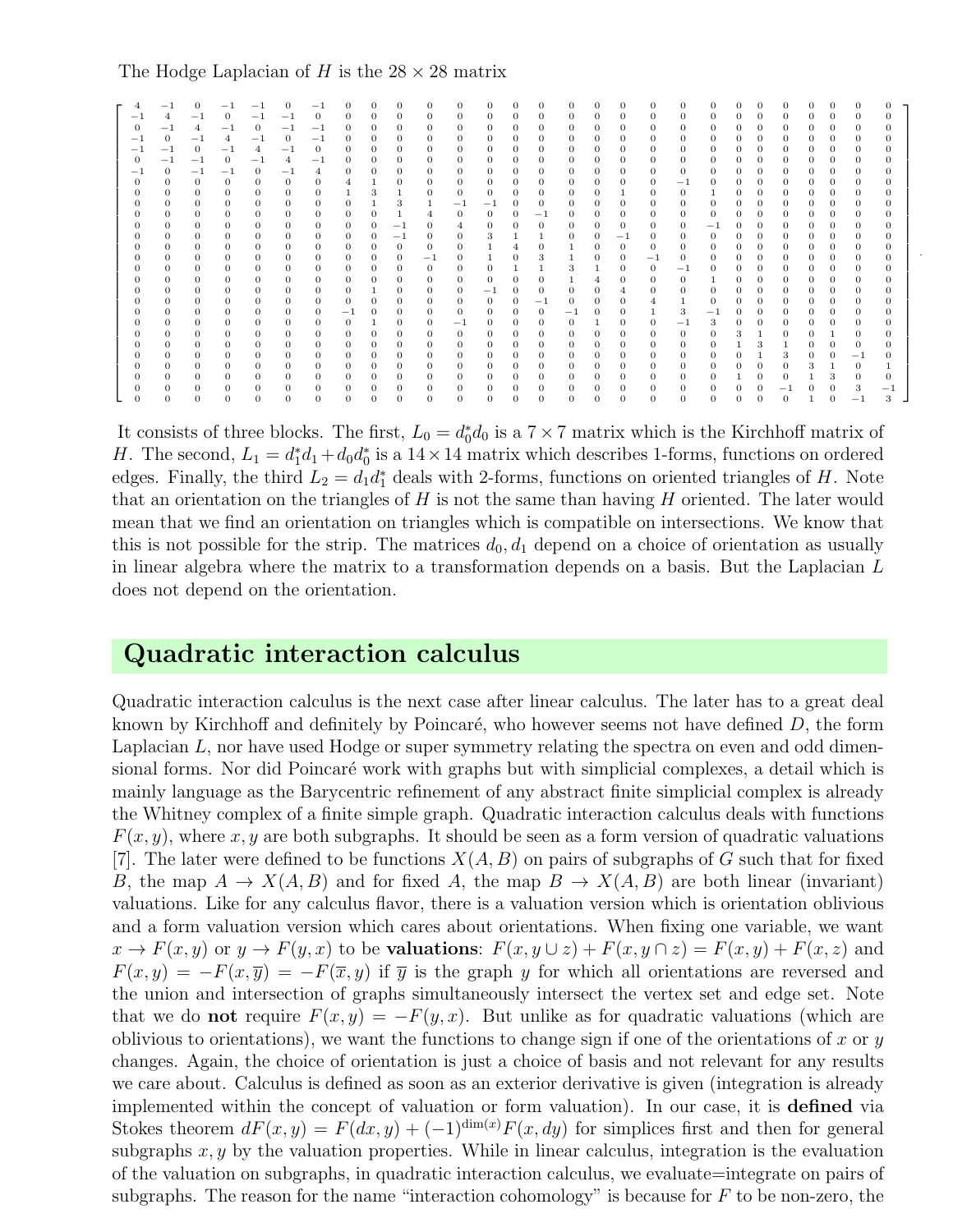subgraphs  $x, y$  are required to be **interacting** meaning having a non-empty intersection. (The word "Intersection" would also work but the name "Intersection cohomology" has been taken already in the continuum). We can think about  $F(A, B)$  as a type of **intersection number** of two oriented interacting subgraphs A, B of the graph G and as  $F(A, A)$  as the self intersection **number**  $F(A, A)$ . An other case is the intersection of the diagonal  $A = \bigcup_x \{(x, x)\}\$ and graph  $B = \bigcup_{x} \{(x, T(x))\}$  in the product  $G \times G$  of an automorphism T of G. The form version of the Wu intersection number  $\omega(A, B)$  is then the Lefschetz number  $\chi_T(G)$ . A particularly important example of a self-intersection number is the Wu characteristic  $\omega(G) = \omega(G, G)$  which is quadratic valuation, not a form valuation. Our motivation to define interaction cohomology was to get a Euler-Poincaré formula for Wu characteristic. It turns out that Euler-Poincaré automatically and always generalizes to the Lefschetz fixed point theorem, as the heat flow argument has shown; Euler-Poincaré is always just the case in which  $T$  is the identity automorphism.

Lets look now at **quadratic interaction cohomology** for the Cylinder graph  $G$  and the Möbius graph H. We believe this case demonstrates well already how quadratic interaction cohomology allows in an algebraic way to distinguish graphs which traditional cohomology can not. The f-matrices of the graphs are

$$
V(G) = \begin{bmatrix} 8 & 32 & 24 \\ 32 & 112 & 72 \\ 24 & 72 & 40 \end{bmatrix}, V(H) = \begin{bmatrix} 7 & 28 & 21 \\ 28 & 98 & 63 \\ 21 & 63 & 35 \end{bmatrix}, V(\tilde{H}) = \begin{bmatrix} 8 & 32 & 24 \\ 32 & 114 & 74 \\ 24 & 74 & 42 \end{bmatrix}.
$$

The f-matrix is the matrix V for which  $V_{ij}$  counts the number of pairs  $(x, y)$ , where x is an isimplex, y is a j-simplex and  $x, y$  intersect. The Laplacian for quadratic intersection cohomology of the Cylinder is a 416  $\times$  416 matrix because there are a total of 416 =  $\sum_{i,j} V_{ij}$  pairs of simplices which do intersect in the graph G. For the Möbius strip, it is a  $364 \times 364$  matrix which splits into 5 blocks  $L_0, L_1, L_2, L_3, L_4$ . Block  $L_p$  corresponds to the interaction pairs  $(x, y)$  for which  $\dim(x) + \dim(y)$  is equal to p. The scalar interaction Laplacian  $L_0$  for the Cylinder is the diagonal matrix  $Diag(8, 8, 8, 8, 8, 8, 8)$ . For the Möbius strip H, it is the matrix  $L_0(H) = Diag(8, 8, 8, 8, 8, 8)$ . The diagonal entries of  $L_0(H)$  depend only on the vertex degrees. In general, for any graph, if all vertex degrees are positive, then the scalar interaction Laplacian  $L_0$  of the graph is invertible. For the Cylinder, the block  $L_1$  is an invertible 64  $\times$  64 matrix because there are  $V_{12} + V_{21} = 64$ vertex-edge or edge-vertex interactions. Its determinant is  $2^{58}3^8 \cdot 5 \cdot 7 \cdot 11 \cdot 13 \cdot 17^8103^2373^22089^2$ . For the Möbius strip, the block  $L_1$  is a  $56 \times 56$  matrix with determinant  $2^{46}3^757^317^742924041^2$ .

For the Cylinder graph G, the block  $L_2(G)$  is a  $160 \times 160$  matrix, which has a 1-dimensional kernel spanned by the vector [ 0, -5, -5, 10, 10, 2, 2, 5, 0, -5, 2, 10, 10, 2, 5, 0, -5, -2, -2, -10, -10, 5, 5, 0, 2, 10, 10, 2, -10, 2, 0, 9, -2, 9, 10, -10, -2, -9, 0, -9, -10, 2, -2, -10, 9, 0, 9, -10, -2, -10, -2, -9, 0, -2, -9, -10, 2, 10, 10, 2, 0, 5, 5, -2, -10, 9, 0, 9, -10, -2, 2, -10, -9, 0, -2, -9, -10, 2, 10, -5, 10, 2, 0, 5, -2, 10, -9, 0, -9, 10, -2, 10, -2, 9, 9, 0, 2, -10, -10, -2, -5, -10, -2, 0, 5, 2, 10, -5, 2, 10, -5, 0, -7, -7, -8, -7, -7, -8, 8, 7, 7, -7, -8, 8, 7, 7, 7, 7, 7, 8, -8, -7, -7, 8, 7, 7, -7, 7, -8, -7, -7, 8, -7, -7, 8, -7, 7, 8, -8, 7, -7, -8, 7, 7, -8, 7, 7, 8, -7, 7 ]. This vector is associated to edge-edge and triangle-vertex interactions. So far, harmonic forms always had physical relevance. We don't know what it is for this interaction calculus.

On the other hand, for the Möbius strip H, the interaction form Laplacian  $L_2(H)$  is a  $140 \times 140$ matrix which is invertible! Its determinant is  $2^{42}3^{14}5^37^611 \cdot 17^{14}11087^2212633^242924041^4$ . The quadratic form Laplacian  $L_3$  which describes the edge-triangle interactions. For the Cylinder G, the interaction form Laplacian  $L_3(G)$  is a 144  $\times$  144 matrix. It has a 1-dimensional kernel spanned by the vector [ 4, 3, -6, -3, 6, 3, 4, -6, 3, -6, -3, -3, 4, -6, 6, 3, 4, -6, -3, -6, 2, -3, -3, 2, -2, -3, 2, -3, 3, 2, -2, -3, -2, 3, -3, 2, 6, 6, -4, -3, 3, 3, 2, -2, -3, -2, 3, 3, 2, 6, -3, 6, -4, -3, -3, 2, -2, 3, 3, -2, 3, -2, -6, 3, 6, -4, 3, 6, -3, -6, 3, -4, -4, -3, 3, -2, 2, -3, -6, 3, 6, -3, -4, -3, 3, -2, 2, -6, -3, -6, 6, 6,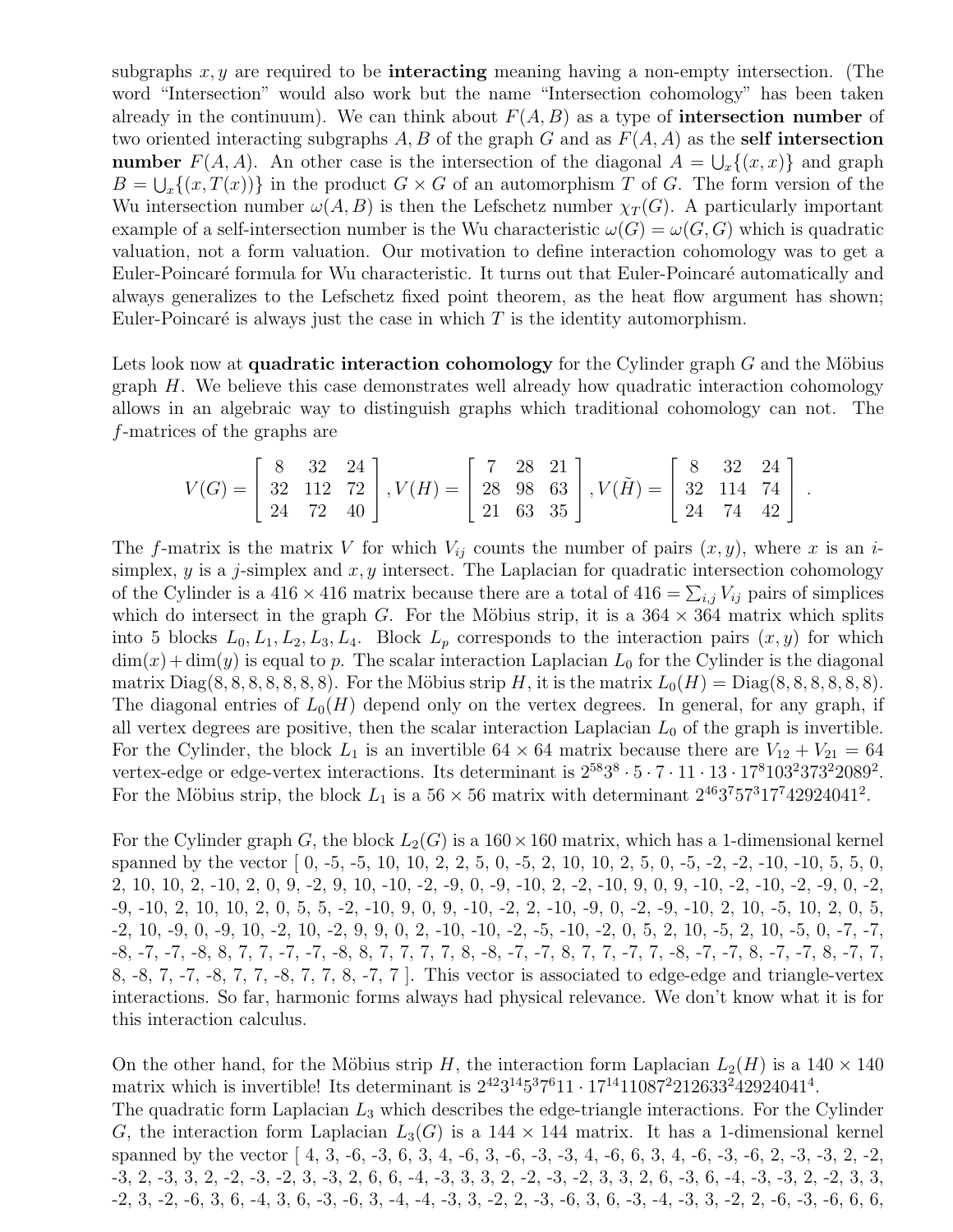3, -2, 2, -3, 4, 3, -3, -3, 3, -4, 3, -2, 2, -6, -3, -6, 6, 6, 3, -2, 3, 2, -3, 4, 3, 3, -4, 3, 3, -3, -2, 2, -6, 6,  $-6, 6, -2, 3, -3, 2, -3, 4, -3, -6, 6, 3, -2, 3, -3, 2, -3, 4$ .

The surprise, which led us write this down quickly is that for the Möbius strip  $H$ , the interaction form Laplacian  $L_3(H)$  is a 126 × 126 matrix which is **invertible** and has determinant  $2^{28}3^75^37^311^217^711087^4212633^442924041^2$ . Since  $L_3$  is invertible too, there is also no cohomological restrictions on the  $p = 3$  level for the Möbius strip. The quadratic form Laplacian is invertible. This is in contrast to the cylinder, where cohomological constraints exist on this level. The interaction cohomology can detect topological features, which simplicial cohomology can not.

The fact that determinants of  $L_3, L_2$  have common prime factors is not an accident and can be explained by super symmetry, as the union of nonzero eigenvalues of  $L_0, L_2, L_4$  are the same than the union of the nonzero eigenvalues of  $L_1, L_3$ .

Finally, we look at the  $L_4$  block, which describes triangle-triangle interactions. For the Cylinder  $G$ , this interaction Laplacian is a  $40 \times 40$  matrix which has the determinant  $2^{26}3^35 \cdot 11^323^229^271^2241^2$ . For the Möbius strip, it is a  $35 \times 35$  matrix which has determinant  $2^{11}5 \cdot 11 \cdot 11087^2 212633^2$ .

The derivative  $d_0$  for the Moebius strip H is the  $56 \times 7$  matrix

```
d_0 =\lceil\overline{\phantom{a}}\overline{1}\overline{1}\overline{1}\overline{1}\overline{1}\overline{1}\overline{1}\overline{1}\overline{1}\overline{1}\overline{1}\overline{1}\overline{1}\overline{1}\overline{1}\overline{1}\overline{1}\overline{1}\overline{1}\overline{1}\overline{1}\overline{1}\overline{1}\overline{1}\overline{1}\overline{1}\overline{1}\overline{1}\overline{1}\overline{1}\overline{1}\overline{1}\overline{1}\overline{1}\overline{1}\overline{1}\overline{1}\overline{1}\overline{1}\overline{1}\overline{1}\overline{1}\overline{1}\overline{1}\overline{1}\overline{1}\overline{1}\overline{1}\overline{1}\overline{1}\overline{1}\overline{1}\overline{1}\overline{1}\overline{1}\overline{1}\overline{1}\overline{1}\overline{1}\begin{array}{cccccccc} -1 & 0 & 0 & 0 & 0 & 0 & 0 \\ 0 & 1 & 0 & 0 & 0 & 0 & 0 \\ 0 & -1 & 0 & 0 & 0 & 0 & 0 \end{array}0 1 0 0 0 0 0
0 −1 0 0 0 0 0
                                      \begin{array}{cccccccc} 0&0&1&0&0&0&0\\ 0&-1&0&0&0&0&0\\ 0&0&0&1&0&0&0\\ -1&0&0&0&0&0&0\\ 0&0&0&1&0&0&0\\ 0&0&0&0&1&0&0\\ 0&0&0&0&1&0&0\\ 0&0&0&0&1&0&0\\ 0&0&0&0&1&0&0\\ 0&0&0&0&-1&0&0\\ 0&0&0&-1&0&0&0\\ 0&0&0&-1&0&0&0\\ 0&0&0&0&-1&0&0\\ 0&0&0&0&-1&\begin{array}{cccccccc} 0 & -1 & 0 & 0 & 0 & 0 & 0 \\ 0 & 0 & 0 & 1 & 0 & 0 & 0 \\ -1 & 0 & 0 & 0 & 0 & 0 & 0 \\ 0 & 0 & 0 & 1 & 0 & 0 & 0 \\ -1 & 0 & 0 & 0 & 0 & 1 & 0 & 0 \\ 0 & 0 & 0 & 0 & 1 & 0 & 0 \end{array}0 0 -1 0 0 0 0<br>0 0 0 0 1 0 0
                                           \begin{array}{ccccccc} 0 & 0 & 0 & 1 & 0 & 0 & 0 \ 0 & 0 & 0 & 0 & -1 & 0 & 0 \ 0 & 0 & -1 & 0 & 0 & 0 & 0 \ 0 & 0 & 0 & 0 & 0 & 1 & 0 \ 0 & 0 & 0 & -1 & 0 & 0 & 0 \end{array}0 0 0 0 0 1 0
                                        \begin{array}{ccccccccc} 0 & 0 & 0 & 0 & 0 & 1 & 0 \\ 0 & -1 & 0 & 0 & 0 & 0 & 0 \\ 0 & 0 & 0 & 0 & 0 & 1 & 0 \end{array}0 0 0 0 0 1 0
                                           \begin{array}{ccccccc} 0 & 0 & 0 & 0 & -1 & 0 & 0 \ 0 & 0 & 0 & 0 & 0 & 0 & 1 \ 0 & 0 & 0 & 0 & 0 & 0 & -1 & 0 \end{array}0 0 0 0 0 0 1
                                      −1 0 0 0 0 0 0
0 0 0 0 0 0 1
                                           0 0 −1 0 0 0 0
                                           0 0 0 0 0 0 1
                                           1 0 0 0 0 0 0
                                                        \begin{array}{cccc} 0 & 0 & 0 & 0 & 0 & 1 \\ 0 & 0 & 0 & 0 & 0 & 0 \\ 0 & 0 & 0 & 0 & 0 & 0 \\ 0 & 0 & 0 & 0 & 0 & 0 \\ 0 & 0 & 0 & 0 & 0 & 0 \\ -1 & 0 & 0 & 0 & 0 & 0 \\ 1 & 0 & 0 & 0 & 0 & 0 \\ 1 & 0 & 0 & 0 & 0 & 0 \\ 1 & 0 & 0 & 0 & 0 & 0 \\ 0 & -1 & 0 & 0 & 0 & 0 \\ \end{array}1 0 0 0 0 0 0
                                           1 0 0 0 0 0 0
                                        \begin{array}{cccccccc} 1 & 0 & 0 & 0 & 0 & 0 & 0 \\ 1 & 0 & 0 & 0 & 0 & 0 & 0 \\ 0 & -1 & 0 & 0 & 0 & 0 & 0 \\ 0 & 1 & 0 & 0 & 0 & 0 & 0 \\ 0 & 1 & 0 & 0 & 0 & 0 & 0 \\ 0 & 1 & 0 & 0 & 0 & 0 & 0 \\ 0 & 0 & -1 & 0 & 0 & 0 & 0 \\ \end{array}0 1 0 0 0 0 0
0 1 0 0 0 0 0
                                           \begin{array}{ccccccc} 0 & 1 & 0 & 0 & 0 & 0 & 0 \\ 0 & 0 & -1 & 0 & 0 & 0 & 0 \end{array}\begin{array}{cccccccc} 0 & 0 & 1 & 0 & 0 & 0 & 0 \\ 0 & 0 & 1 & 0 & 0 & 0 & 0 \\ 0 & 0 & 1 & 0 & 0 & 0 & 0 \\ \end{array}0 0 1 0 0 0 0
                                           0 0 1 0 0 0 0
                                           0 0 0 −1 0 0 0
                                        \begin{array}{cccccc} 0 & 0 & 0 & -1 & 0 & 0 & 0 \\ 0 & 0 & 0 & -1 & 0 & 0 & 0 \\ 0 & 0 & 0 & -1 & 0 & 0 & 0 \end{array}-1 \ 0 \ 1 \ 0\begin{array}{cccccccc} 0 & 0 & 0 & 1 & 0 & 0 & 0 \\ 0 & 0 & 0 & 0 & -1 & 0 & 0 \\ 0 & 0 & 0 & 0 & 1 & 0 & 0 \\ 0 & 0 & 0 & 0 & 1 & 0 & 0 \\ 0 & 0 & 0 & 0 & 0 & -1 & 0 \\ 0 & 0 & 0 & 0 & 0 & -1 & 0 \\ 0 & 0 & 0 & 0 & 0 & -1 & 0 \end{array}\begin{array}{cccccccc} 0 & 0 & 0 & 1 & 0 & 0 & 0 \\ 0 & 0 & 0 & 0 & -1 & 0 & 0 \\ 0 & 0 & 0 & 0 & -1 & 0 & 0 \\ 0 & 0 & 0 & 0 & 1 & 0 & 0 \\ 0 & 0 & 0 & 0 & 1 & 0 & 0 \\ 0 & 0 & 0 & 0 & 0 & -1 & 0 \\ 0 & 0 & 0 & 0 & 0 & -1 & 0 \\ 0 & 0 & 0 & 0 & 0 & 0 & -1 \\ 0 & 0 & 0 & 0 & 0 & 0 & -1 \\ 0 & 0 & 0 & 0 & 0 & 0 & -1 \\ 0\begin{array}{ccccccc} 0 & 0 & 0 & 0 & 0 & -1 \ 0 & 0 & 0 & 0 & 0 & 0 & -1 \ 0 & 0 & 0 & 0 & 0 & 0 & -1 \ 0 & 0 & 0 & 0 & 0 & 0 & -1 \end{array}1
                                                                                                                                                           \overline{1}\overline{1}\overline{1}\overline{1}\overline{1}\overline{1}\overline{1}\perp\overline{1}\overline{1}\overline{1}\overline{1}\overline{1}\overline{1}\overline{1}\overline{1}\overline{1}\overline{1}\overline{1}\overline{1}\overline{1}\overline{1}\overline{1}\perp\overline{1}\overline{1}\overline{1}\overline{1}\overline{1}\overline{1}\overline{1}\overline{1}\overline{1}\overline{1}\overline{1}\overline{1}\overline{1}\overline{1}\overline{1}\overline{1}\perp\overline{1}\overline{1}\overline{1}\overline{1}\overline{1}\overline{1}\overline{1}\overline{1}\overline{1}\overline{1}\overline{1}\overline{1}\overline{1}\overline{1}\overline{1}\begin{array}{c} \begin{array}{c} \begin{array}{c} \end{array} \\ \begin{array}{c} \end{array} \end{array} \end{array}
```
.

It takes as arguments a list of function values on pairs of self-interacting vertices  $(x, x)$  and gives back a function on the list of pairs of interacting vertex-edge or edge-vertex pairs  $(x, y)$ . The exterior derivative  $d_1$  for H is a 140 × 56 matrix. We use now the notation  $a = -1$  for formatting reasons: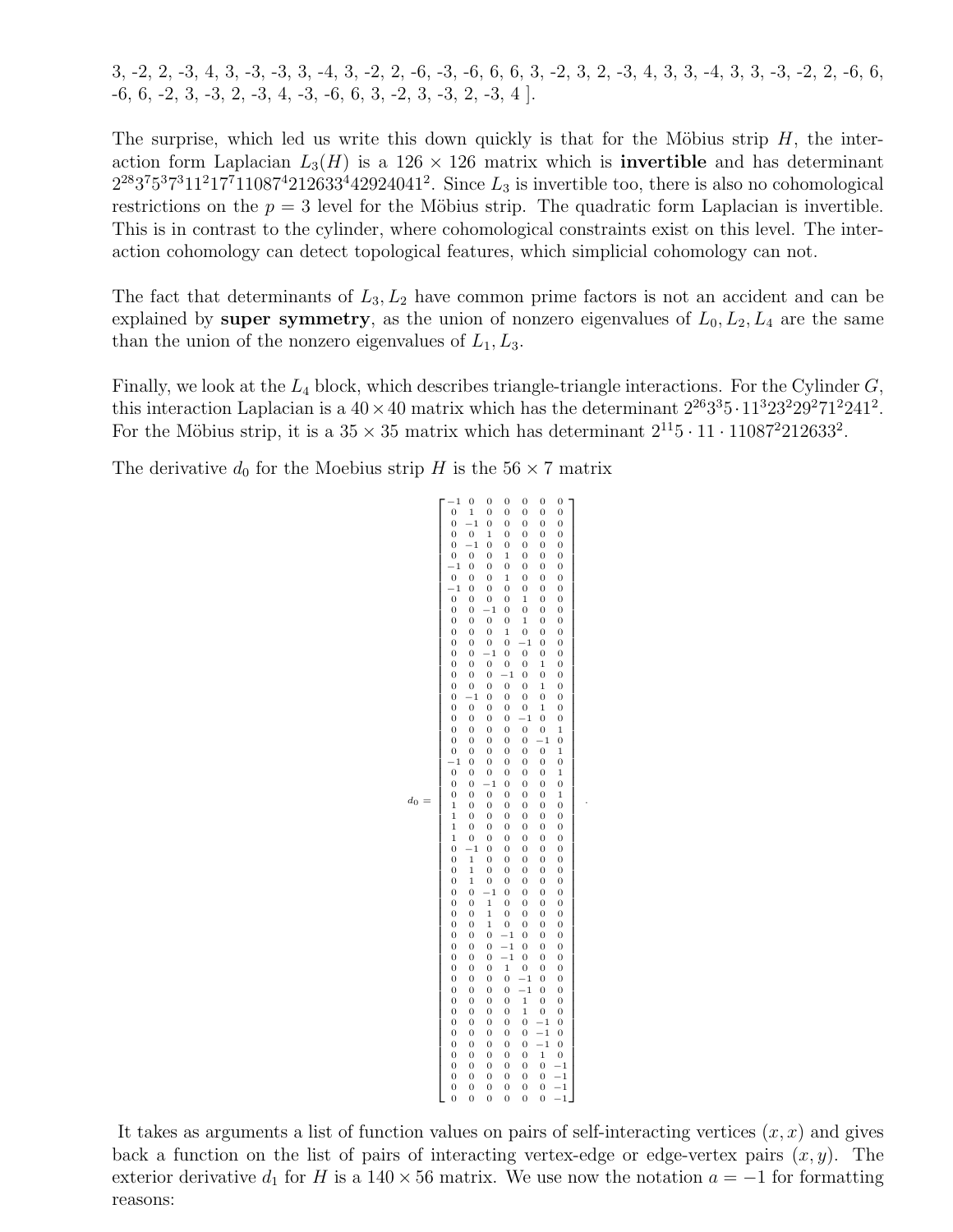

The derivative  $d_2$  for H is a 126  $\times$  140 matrix: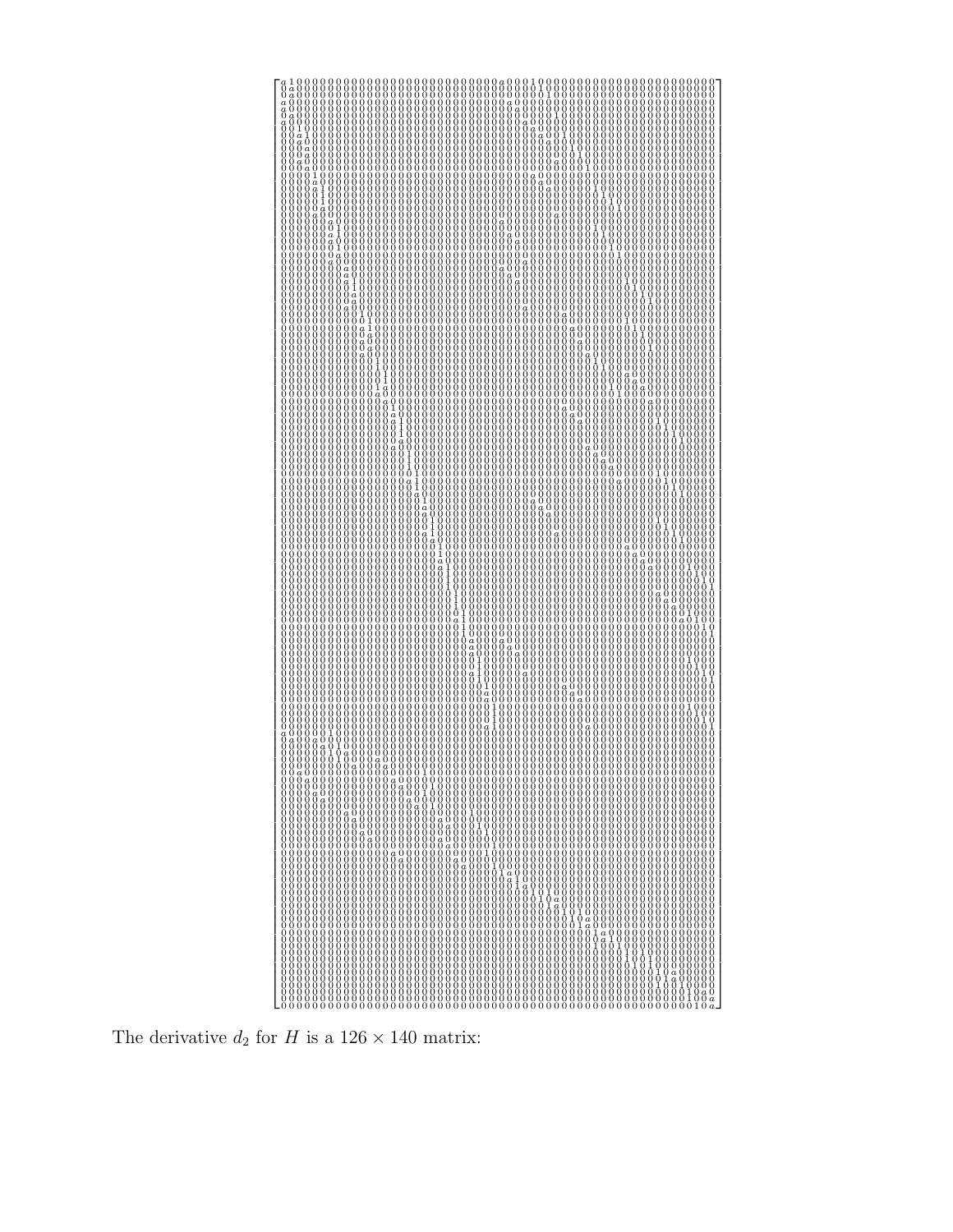

It takes as an argument a 3-form F, a function on pairs  $(x, y)$  of simplices for which the dimension adds to three. These are the 63 intersecting edge-triangle pairs together with the 63 intersecting triangle-edge pairs, in total 126 pairs. The derivative result  $dF$  is a 4-form, a function on the 35 triangle-triangle pairs.

It is rare to have trivial quadratic cohomology. We let the computer search through Erdös-Renyi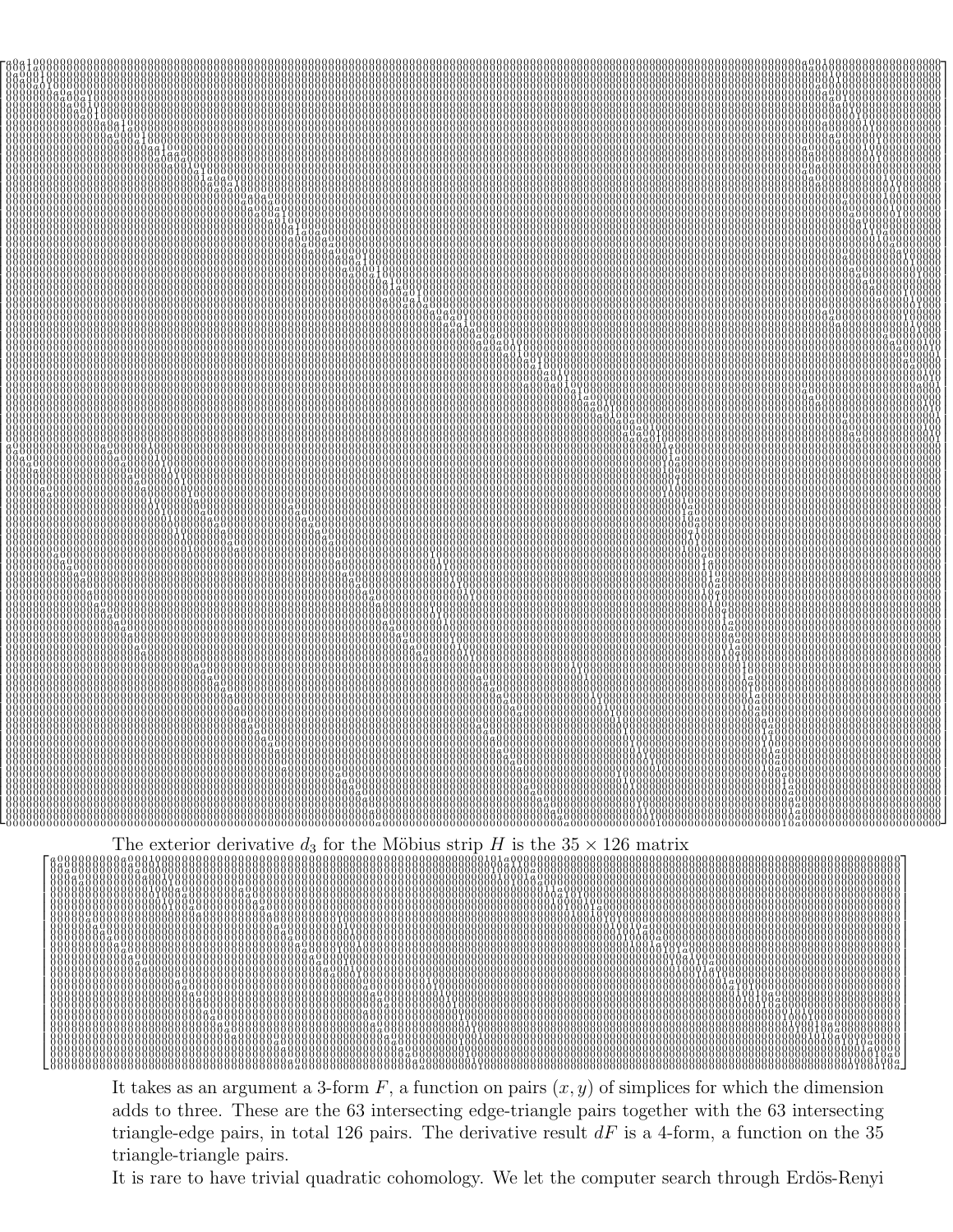spaces of graphs with 10 vertices and found one in maybe 5000 graphs. Interestingly, so far, all of them were homeomorphic to the Moebius strip.

## Remarks

- Quadratic cohomology is the second of an infinite sequence of interaction cohomologies. In general, we can work with k-tuples of pairwise intersecting simplices. The basic numerical value in the k-linear case is the **k'th Wu characteristic**  $\omega_k(G) = \sum_{x_1 \sim \cdots \sim x_k} (-1)^{\sum_j \dim(x_j)}$ which sums over all pairwise intersecting ordered k-tuples  $(x_1, \ldots, x_k)$  of simplices in the graph G. The example of odd-dimensional discrete manifolds shows that it is possible that all higher cohomologies depend on simplicial cohomology only. So, even when including all cohomologies, we never can get a complete set of invariants. There are always nonhomeomorphic graphs with the same higher cohomology data.
- In the case of the example used here, the cubic interaction cohomology of the graph is  $(0, 0, 0, 0, 1, 1, 0)$ . It is the same than the cubic interaction cohomology of the Möbius strip. The Laplacian L of the cohomology already has 3824 entries in the Cylinder case with  $|V| = 8$  and 3346 entries in the Möbius case with  $|V| = 7$ . After a Barycentric refinement, the cylinder is a graph with 32 vertices and 80 edges. The cubic interaction Laplacian is then already a  $45280 \times 45280$  matrix. For the refinment of the Möbius strip, a graph with 28 vertices and 70 edges, the cubic interaction Laplacian is a  $39620 \times 39620$  matrix. This is already tough for computers. In the quadratic case, where we have a  $2856 \times 2856$  Laplacian matrix in the Möbius case, we can still determine that the determinant is invertible. The determinant is a 1972 digit number but it appears already too large to be factored (we can factor  $\det(L_0)$ ,  $\det(L_1)$  but no more  $\det(L_2)$ .



- The interaction Betti numbers satisfy the Whitney-Cartan type formula  $b_p(G \times H)$  =  $\sum_{k+l=p} b_k(G) b_l(H)$  like Stiefel-Whitney classes but seem unrelated to Stiefel-Whitney classes.
- The Cylinder G and Möbius strip H can be distinguished topologically: one tool is orientation, an other is the connectedness of the boundary. Why is an algebraic description via Betti numbers interesting? Because they are purely algebraically defined.
- Using computer search we have found examples of finite simple graphs for which the f-vector and f-matrix are both the same, where the singular cohomologies are the same and where the Wu characteristic is the same, but where the Betti vector for quadratic cohomology is different.
- For complicated networks, the computations of interaction cohomology become heavy, already in cubic cases we reach limits of computing rather quickly. It can be useful therefore to find first a smaller homeomorphic graph and compute the cohomology there.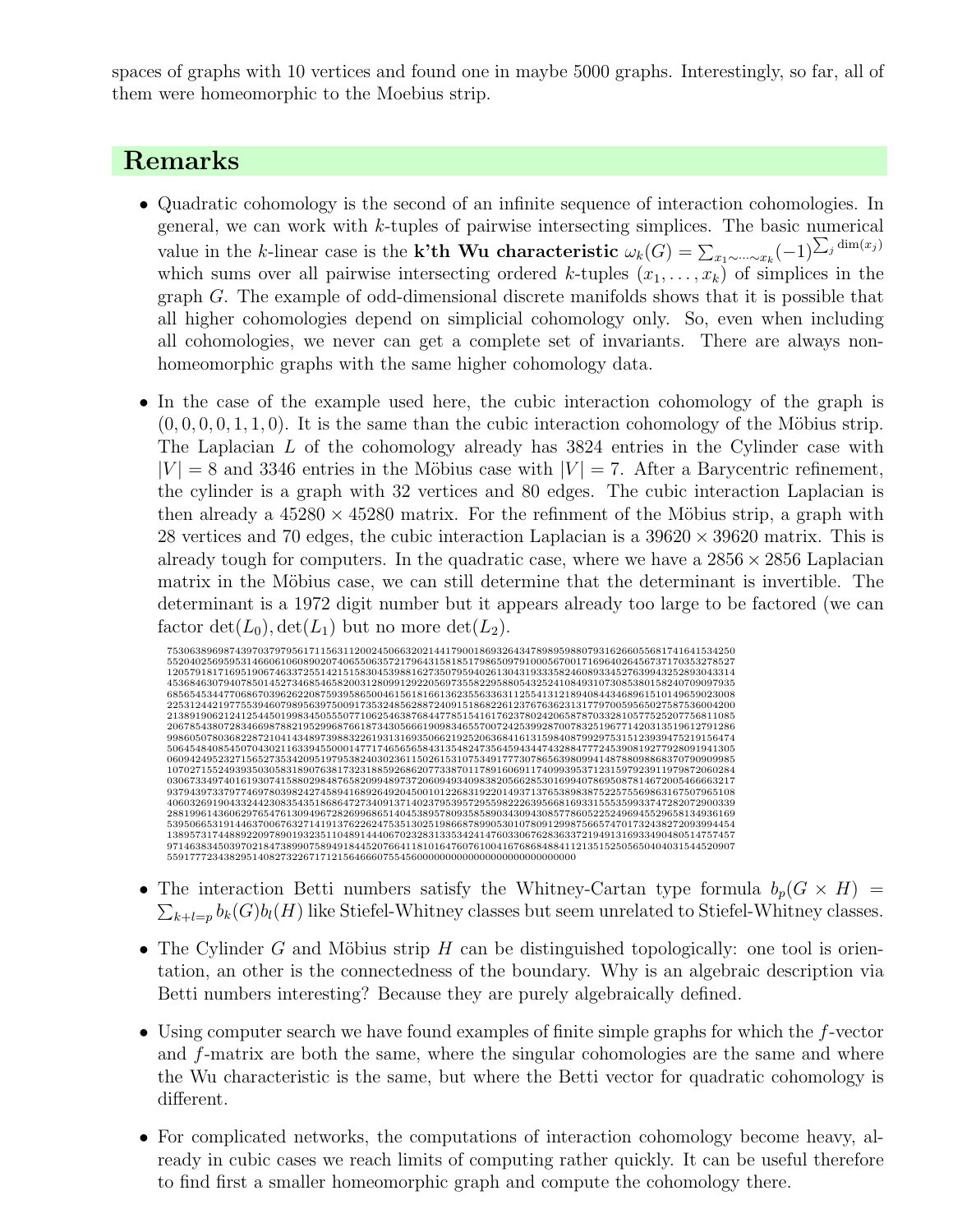- Homeomorphic graphs have the same simplicial cohomologies. This is true also for higher cohomologies but it is less obvious. One can see it as follows; after some Barycentric refinements, every point is now either a point with manifold neighborhood or a singularity, where various discrete manifolds with boundary come together. For homeomorphic graphs, the structure of these singularities must correspond. It follows from Gauss-Bonnet formulas that the higher Wu-characteristics are the same. To see it for cohomology, we will have to look at Meyer-Vietoris type computations for glueing cohomologie or invariance under deformations like edge collapse or refinement.
- We feel that the subject of interaction cohomology has a lot of potential also to distinguish graphs embedded in other graphs. While Wu characteristic for embedded knots in a 3-sphere is always 1, the cohomology could be interesting.
- We have not yet found a known cohomology in the continuum which comes close to interaction cohomology. Anything we looked at looks considerably more complicated. Interaction cohomology is elementary: one just defines some concrete finite matrices and computes their kernel.
- For more, see [6, 5, 3, 4, 8, 1, 2, 7].

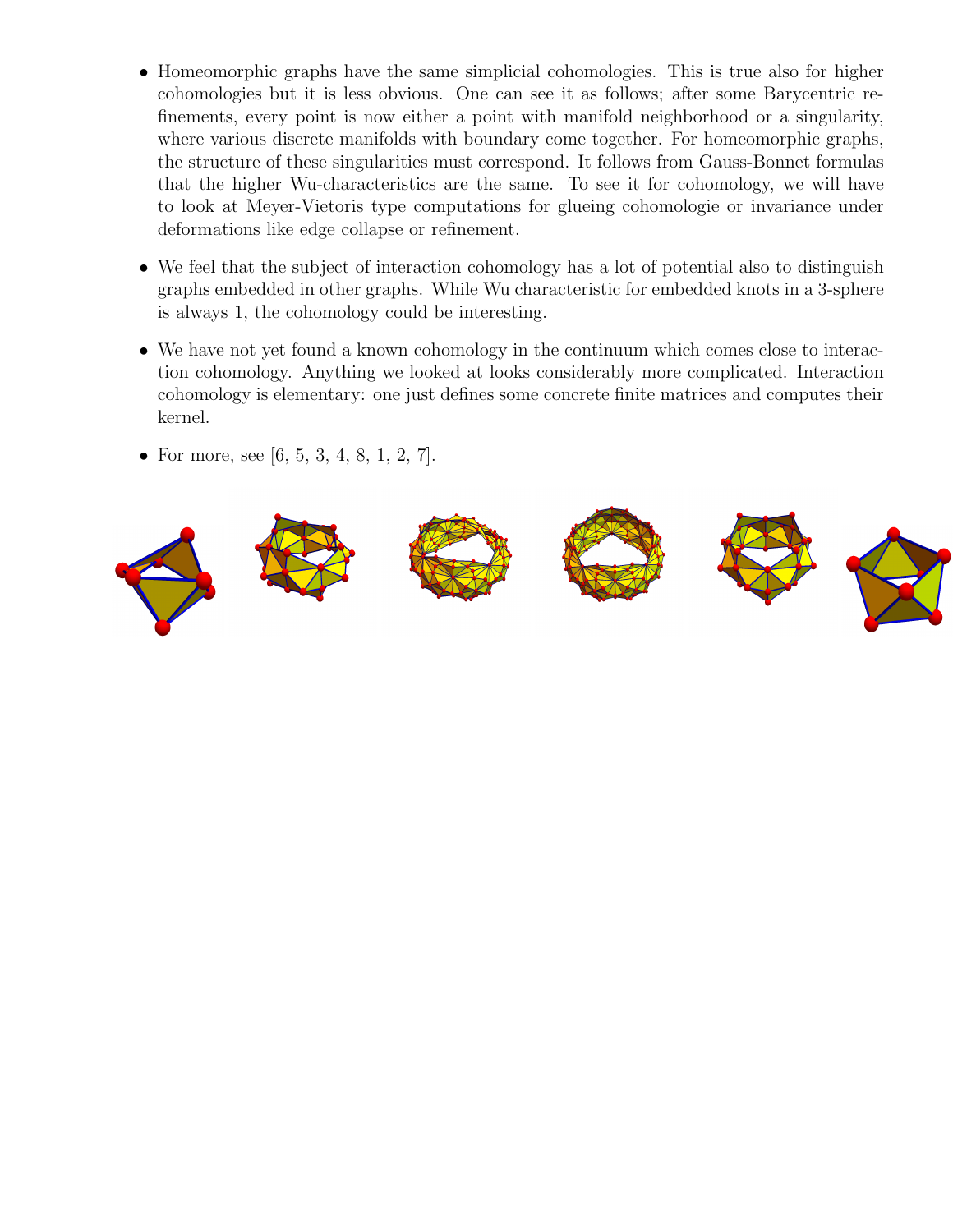

The figure shows the Dirac and Laplacian of the Cylinder graph G. We see the spectrum of the interaction Laplacian on each of the 5 interaction form sectors  $p = 0, \ldots, p = 4$ . We see also the super symmetry: the union of the spectra on even dimensional forms  $p = 0, 2, 4$  is the same than the union of the spectra on odd-dimensional forms  $p = 1, 3$ .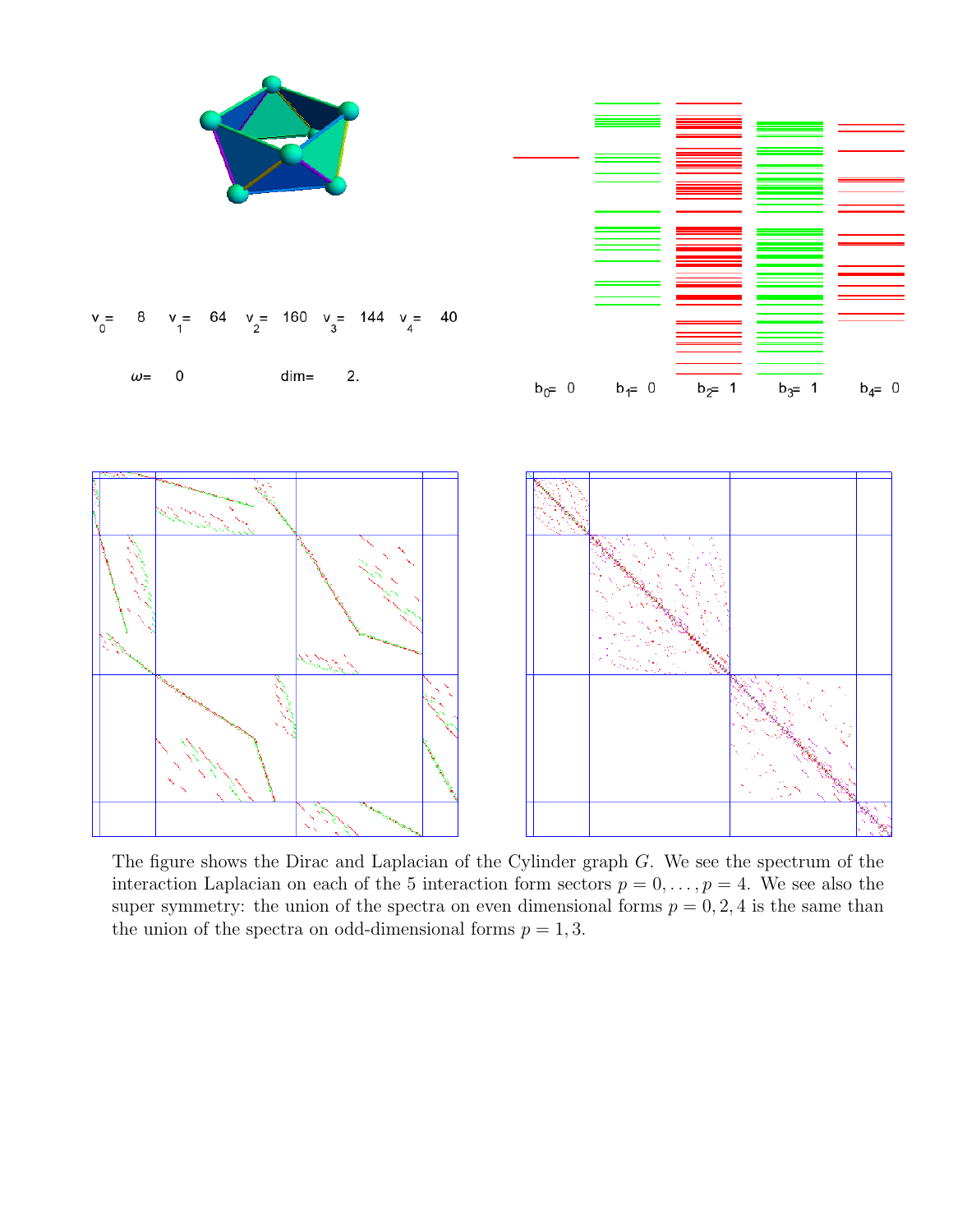

The figure shows the Dirac and Laplacian of the Möbius graph  $G$ . We see the spectrum of the interaction Laplacian on each of the 5 interaction sectors  $p = 0, \ldots, p = 4$ . There is one important difference however: the Laplacian is invertible.

## References

- [1] O. Knill. The McKean-Singer Formula in Graph Theory. http://arxiv.org/abs/1301.1408, 2012.
- [2] O. Knill. A Brouwer fixed point theorem for graph endomorphisms. Fixed Point Theory and Applications, 85, 2013.
- [3] O. Knill. The Dirac operator of a graph. http://http://arxiv.org/abs/1306.2166, 2013.